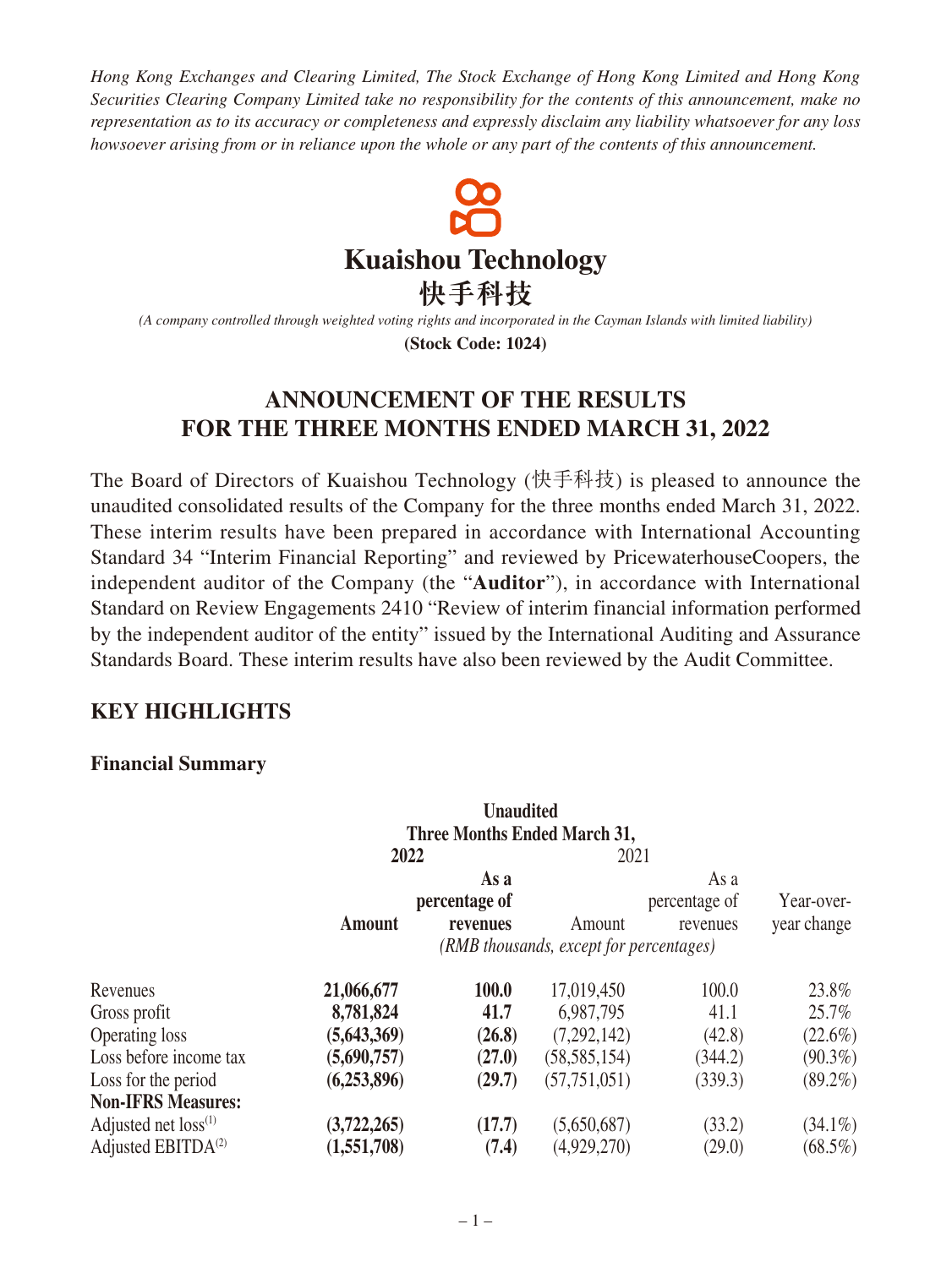#### *Notes:*

- (1) We define "adjusted net loss" as loss for the period adjusted by adding back share-based compensation expenses, fair value changes of convertible redeemable preferred shares, and net fair value changes on investments.
- $(2)$  We define "adjusted EBITDA" as adjusted net loss for the period adjusted by adding back income tax (benefits)/expenses, depreciation of property and equipment, depreciation of right-of-use assets, amortization of intangible assets, and finance expense, net.

## **Operating Metrics**

Unless otherwise specified, the following table sets forth certain of our key operating data on Kuaishou App for the periods indicated:

|                                                                                                                 | <b>Three Months Ended</b><br>March 31, |                   |
|-----------------------------------------------------------------------------------------------------------------|----------------------------------------|-------------------|
|                                                                                                                 | 2022                                   | 2021              |
| Average DAUs <i>(in millions)</i>                                                                               | 345.5                                  | 295.3             |
| Average MAUs (in millions)                                                                                      | 597.9                                  | 519.8             |
| Average daily time spent per DAU (in minutes)                                                                   | 128.1                                  | 99.3              |
| Average online marketing services revenue per DAU<br>(in RMB)<br>Total e-commerce $GMV^{(1)}$ (in RMB millions) | 32.9<br>175,075.6                      | 29.0<br>118,559.4 |

*Note:*

(1) Placed on or directed to our partners through our platform.

## **BUSINESS REVIEW AND OUTLOOK**

In the first quarter of 2022, our business demonstrated relatively stronger resilience amidst a challenging macro environment and the resurging pandemic. We set new records in terms of our key operating metrics in the first quarter of 2022. Our total user traffic continued to grow at a strong pace in the first quarter of 2022, increasing by over 50% year-over-year on Kuaishou App. We continued to improve monetization capability and optimize cost structure and operating efficiency, delivering a 23.8% year-over-year increase in total revenues of RMB21.1 billion, and achieving year-over-year improvements in across-the-board profitability in the first quarter of 2022. Our gross margin and operating margin improved by 0.6 percentage point and 16.0 percentage points in the first quarter of 2022 compared with the same period of 2021, and our adjusted net loss narrowed significantly to RMB3.7 billion from an adjusted net loss of RMB5.7 billion in the first quarter of 2021.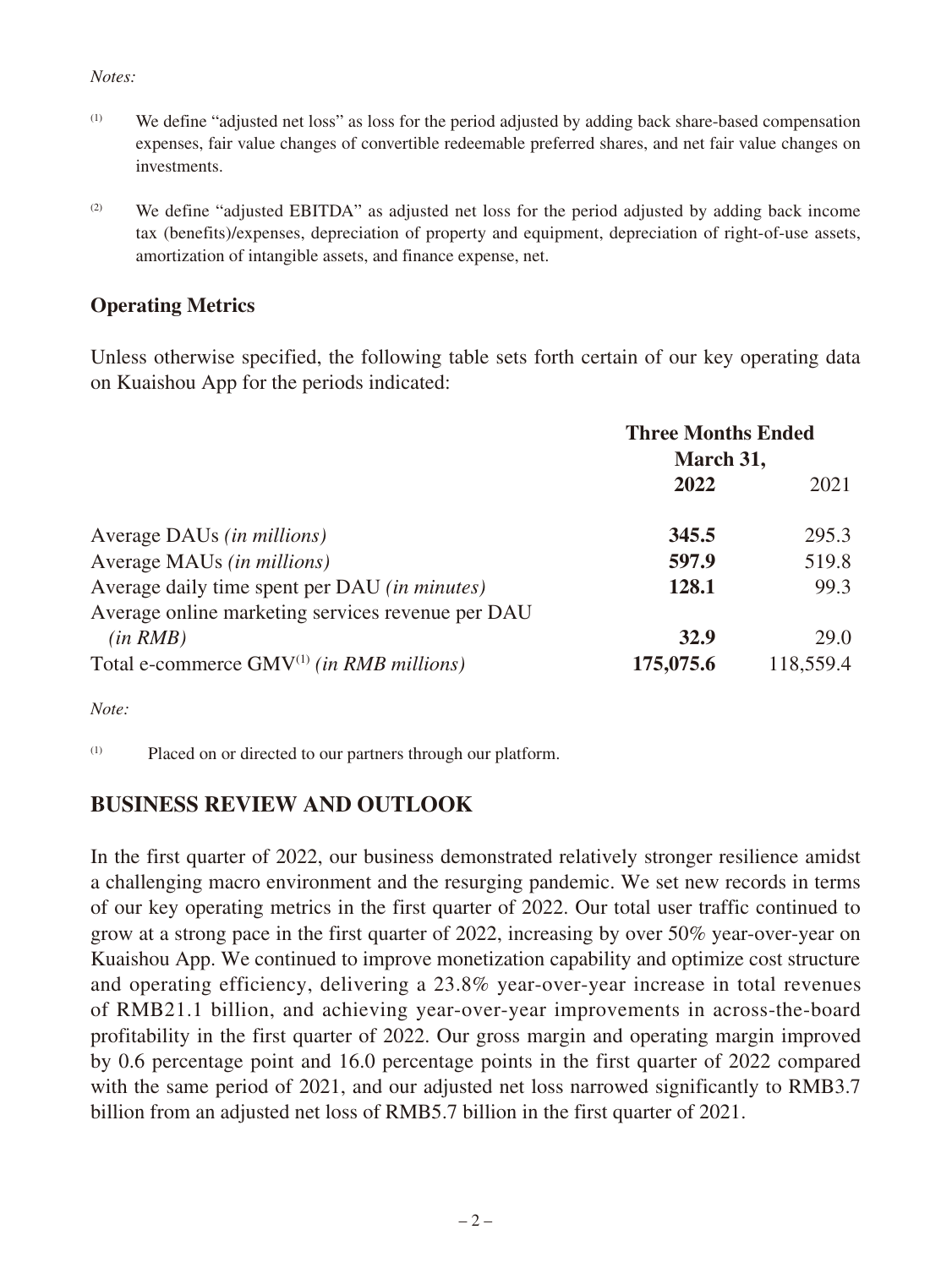## **Ecosystem**

In the first quarter of 2022, we further optimized user acquisition efficiency and user retention rate, and continued to implement a differentiated growth strategy to reinforce our unique social attributes, leading content operations and technological capabilities, and other various competitive edges of our business. This resulted in another set of recordsetting user metrics in the first quarter of 2022. Our average DAUs and average MAUs on Kuaishou App increased by 17.0% and 15.0% year-over-year, to 345.5 million and 597.9 million, respectively, during the period. As our deeply connected ecosystem and rich content continued to resonate with users, user stickiness and engagement have been improving along with our expanding user base. This is demonstrated by an improved average DAUs to average MAUs ratio on Kuaishou App, which reached 57.8% in the first quarter of 2022, representing a 1.0 percentage point expansion year-over-year. At the same time, our average daily time spent per DAU on Kuaishou App reached 128.1 minutes in the first quarter of 2022, increasing by 29.0% year-over-year and 7.7% quarter-over-quarter.

We have been consistently strengthening the social attributes on our platform and maximizing the power of the multifaceted network effects in our vibrant and trust-based community. As a testament to the increasing bonds among users and their growing stickiness, pairs of mutual followers on Kuaishou App reached nearly 18.8 billion, cumulatively, by the end of March 2022, representing a 68.9% year-over-year increase.

We made outstanding progress in content enrichment and quality improvement in key verticals such as short plays, sports and pan-knowledge, which continuously drove organic growth in user base and user engagement. Our **Kwai Playlet Astral (快手星芒短劇)**, which aims to provide all-around assistance for professional short play creators in content themes, traffic support and business cooperation to incentivize them to produce premium short plays, delivered excellent results in the first quarter of 2022. During the first quarter of 2022, **Kwai Playlet Astral** contributed to 18 blockbusters with cumulative viewers of over 100 million each, including "**Her Highness, Princess Royal (長公主在上)** " and "**Revenge from Phoenix (萬渣朝凰)**", making us one of the leading platforms producing top-notch short plays. For the sports vertical, we increased our investment in premium content such as the Winter Olympics, and strengthened our operating capabilities in such content. By the end of March 2022, we covered more than 40 sports genres on our platform.

We also iterated and optimized our deep learning models, and fine-tuned our recommendation strategies. Our AI-empowered technology provides users with a better experience, which in turn serves to improve our long-term user retention, and fosters growth in user base and time spent.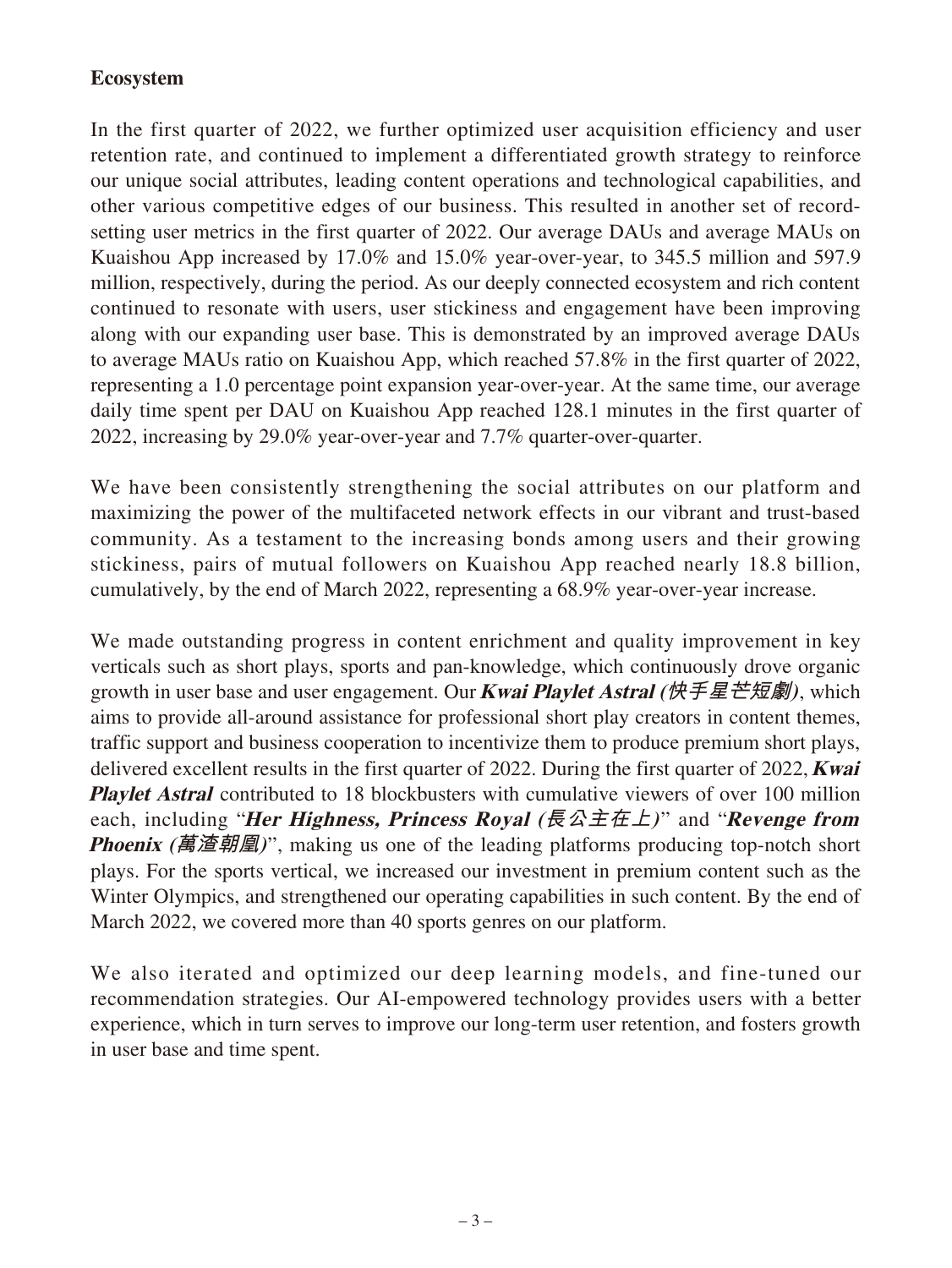## **Online marketing services**

Although we endured a typical slack season for advertising industry, as well as the slowing macroeconomic growth and the resurging pandemic, our online marketing services gained more market share in the first quarter of 2022. This has demonstrated our differentiated value proposition to advertisers. Our online marketing services witnessed a modest year-over-year growth of 32.6% in the first quarter of 2022, with revenue reaching RMB11.4 billion.

Strong traffic growth, as well as the secular tailwind of video-based advertisements, fueled our online marketing business in the first quarter of 2022. We leveraged our closed-loop ecosystem, comprehensive product matrix, leading technology and premium services to provide an optimized experience for our advertisers continuously. As a result, we successfully attracted an increasing number of advertisers to our platform. In the first quarter of 2022, the number of advertisers on our platform increased by over 60% year-over-year.

Revenue from online marketing services provided to our e-commerce merchants maintained healthy growth momentum in the first quarter of 2022, which further enhanced the resilience of our online marketing business. This was attributable to our vigorously developed e-commerce business, improved service capabilities and continuous product iterations for advertisers from our e-commerce business as a natural extension to our platform.

Brand advertising is another area where advertisers can benefit from our high-value user community, closed-loop ecosystem and successful event operations such as the Winter Olympics and Chinese New Year campaigns. In the first quarter of 2022, we made inroads with dozens of world-renowned brand advertisers. Our distinct and differentiated positioning for brand advertisers makes Kuaishou a platform that cannot be overlooked for raising brand awareness across advertisers' targeted populations.

## **Live Streaming**

In the first quarter of 2022, revenue from live streaming reached RMB7.8 billion, increasing by 8.2% year-over-year as we reinforced our live streaming ecosystem from both the supply and demand sides.

Rapid growth in our user base and traffic laid a solid foundation for the healthy development of our live streaming ecosystem. At the same time, our exploration of emerging user needs in an ever-changing environment, and the launch of new content categories attracted both new users and incremental traffic to the platform in the first quarter of 2022, including **Kwai Recruitment (快招工)**.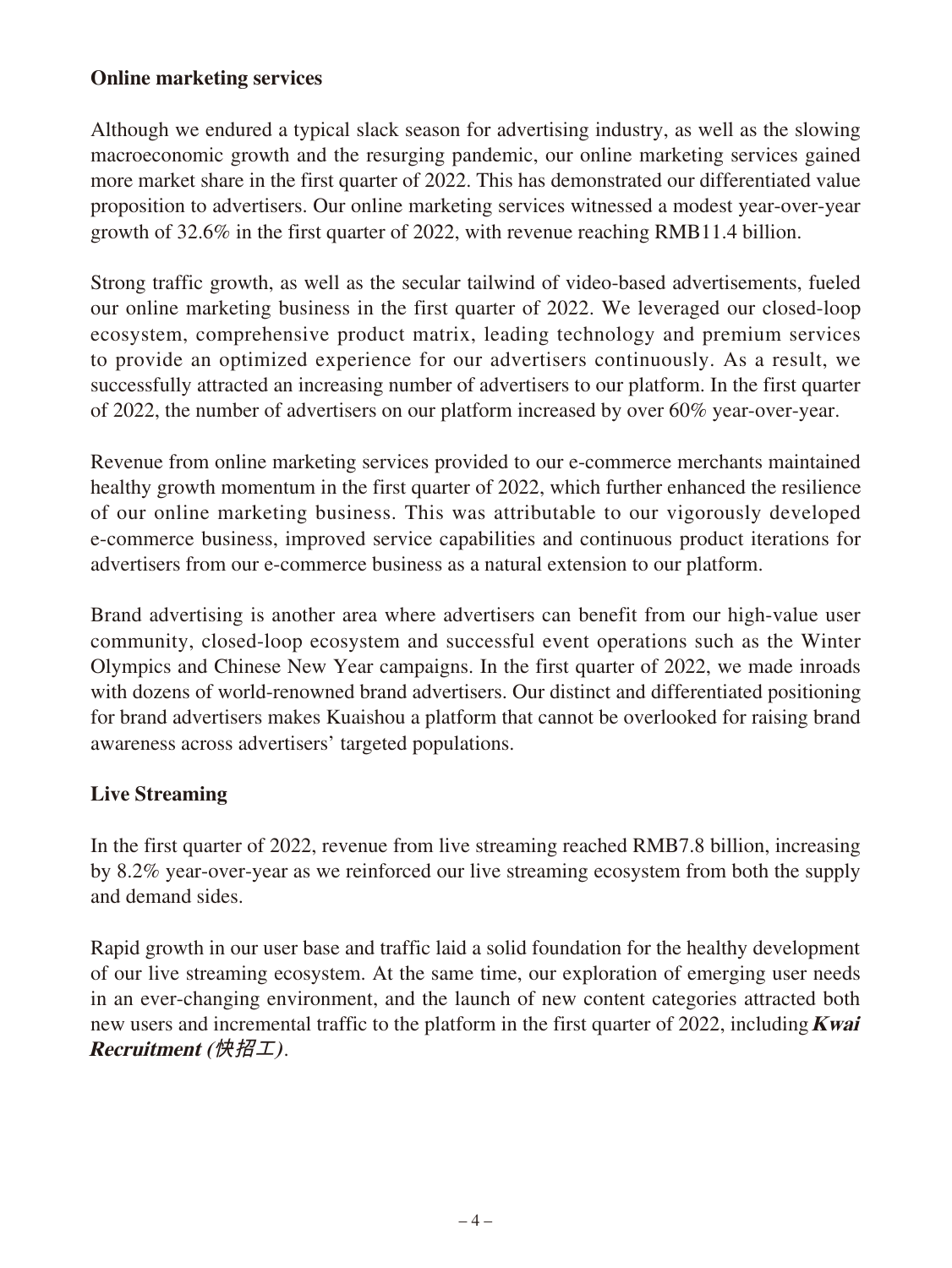On the supply side, we continually improved live streaming content quality by strengthening our cooperation with talent agencies. At the same time, we prioritized platform traffic allocation to motivate streamers to continuously create high-quality content. In the first quarter of 2022, the average daily streaming time per streamer increased by double-digit percentage points year-over-year.

On the demand side, our flourishing creators' community and our continuously enriched premium live streaming content attracted more users, creating a virtuous cycle that maximizes the value of our content creators and strengthening our robust and dynamic live streaming ecosystem. This was evidenced by the sequentially increasing number of both live streaming viewers and live streaming paying users. In the first quarter of 2022, average MPUs for live streaming increased by 7.8% year-over-year to 56.5 million on Kuaishou App. Monthly ARPPU for live streaming on Kuaishou App was RMB46.3 in the first quarter of 2022, compared with RMB46.1 for the first quarter of 2021.

### **Other services including e-commerce**

Our other services delivered a robust performance with revenue of RMB1.9 billion in the first quarter of 2022, representing an increase of 54.6% year-over-year, primarily driven by e-commerce business. Our total e-commerce GMV increased by 47.7% year-over-year to RMB175.1 billion in the first quarter of 2022, among which, over 99% was contributed by **Kwai Shop (快手小店)**, our closed-loop e-commerce marketplace.

Dedicated efforts to reinforce our trust-based e-commerce model, expand brand e-commerce and enhance our service partner systems, yielded consistent improvements to the overall consumer experience, increased merchandise supply, and fostered live-streaming content creation for e-commerce in the first quarter of 2022. These endeavors, along with our cutting-edge AI-driven recommendation technology, created increasing value for both our users and merchants, promoted consumption and deepened live streaming e-commerce penetration on our platform.

To further differentiate our unique trust-based e-commerce model from peers, we rolled out a comprehensive consumer rights protection system, **Trusted Purchase (信任購)**, which adds a consumer trust index to our merchant recommendation mechanism to improve their operations and satisfy consumers' needs. This contributed to further year-over-year improvement of the repeat purchase rate on our platform in the first quarter of 2022.

With respect to brand e-commerce, we strive to serve and empower not only well-known brands, but also emerging brands, in particular, **Kwai Brand (快品牌)**, which grew and flourished in Kuaishou's e-commerce ecosystem. Leveraging our massive traffic, user loyalty and various operating measures, emerging brands further strengthened their ability to gain access to and connect with a broader range of potential buyers, and improved their customer outreach and conversion capabilities. In the first quarter of 2022, the average monthly e-commerce GMV of **Kwai Brand** merchants exceeded RMB25.0 million.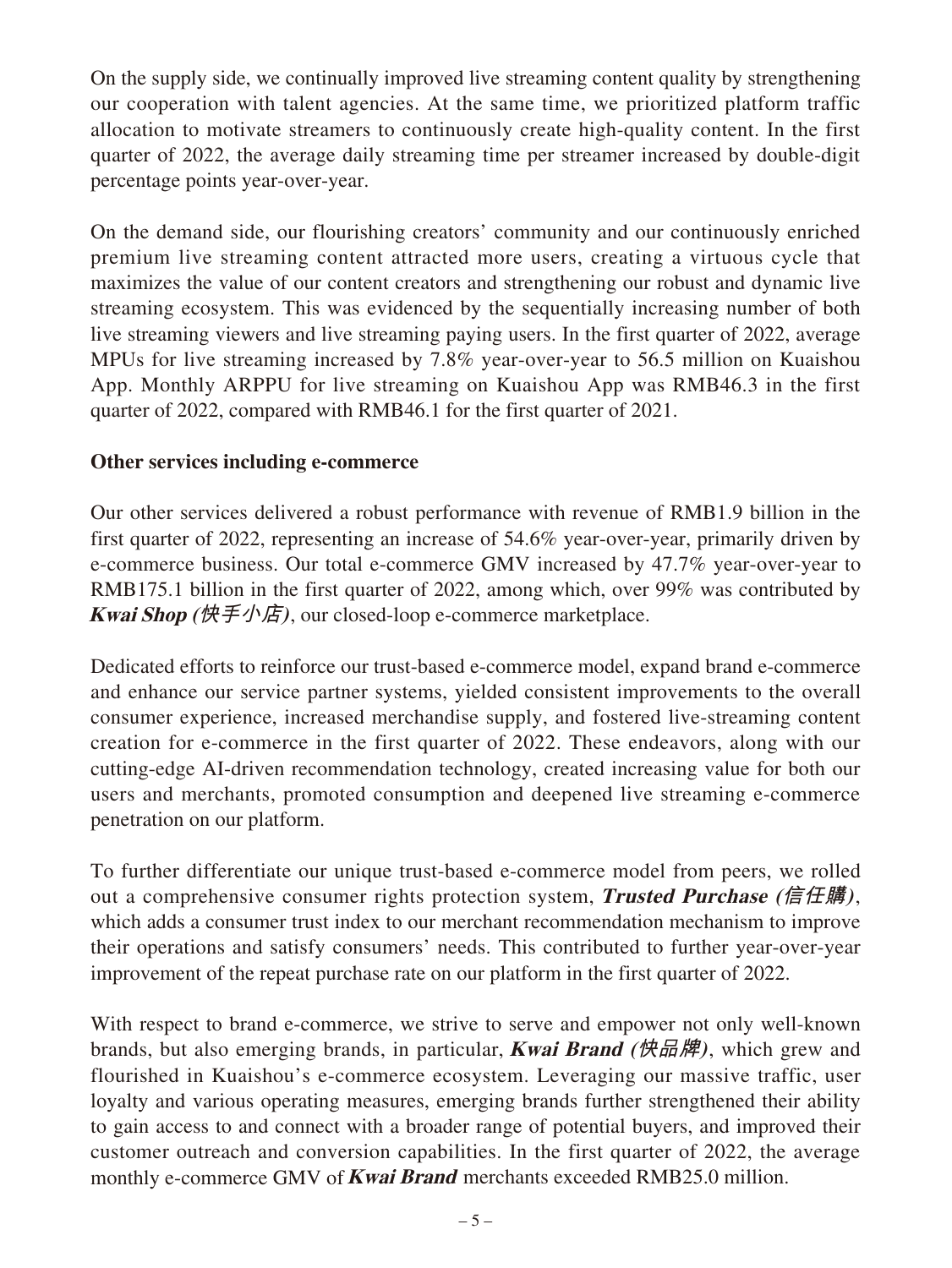Our network of **Kwai Partners (快手服務商)**, which provides comprehensive and targeted services to merchants in our e-commerce ecosystem, has also begun to take shape. We grew both the quantity of service partners on our platform as well as improved the quality of their services to merchants, as measured by the number of merchants achieving a quantum leap in e-commerce GMV through empowerment by Kwai Partners. We also launched additional policies to help small-and medium-sized merchants enhance their sales efficiency and gain exposure to our user groups. The combination of these efforts drove a double-digit yearover-year increase in the number of monthly active merchants in the first quarter of 2022.

### **Overseas**

In overseas markets, we grew at a healthy pace. During the first quarter of 2022 we maintained tight control of our expenses, strategically consolidating our resources and improving our efficiency in key markets. Further distinguishing our value proposition within today's market landscape, we continued to differentiate our product offerings, refine our targeted user outreach strategy, enrich our content supply, and advance our proprietary algorithms.

More importantly, we continued to improve the quality of our growth in overseas markets. Our average DAUs, user retention rate, as well as average time spent per DAU in overseas market each continued to increase in the first quarter of 2022. For example, average daily time spent per DAU in Brazil reached approximately 60 minutes in the first quarter of 2022.

We are also making solid progress with respect to monetization in overseas markets. During the first quarter of 2022, we continued to improve our capabilities in local operations, as well as strengthen our infrastructure in monetization. These combined efforts have empowered us, as well as the creators on our platform, to further explore monetization opportunities.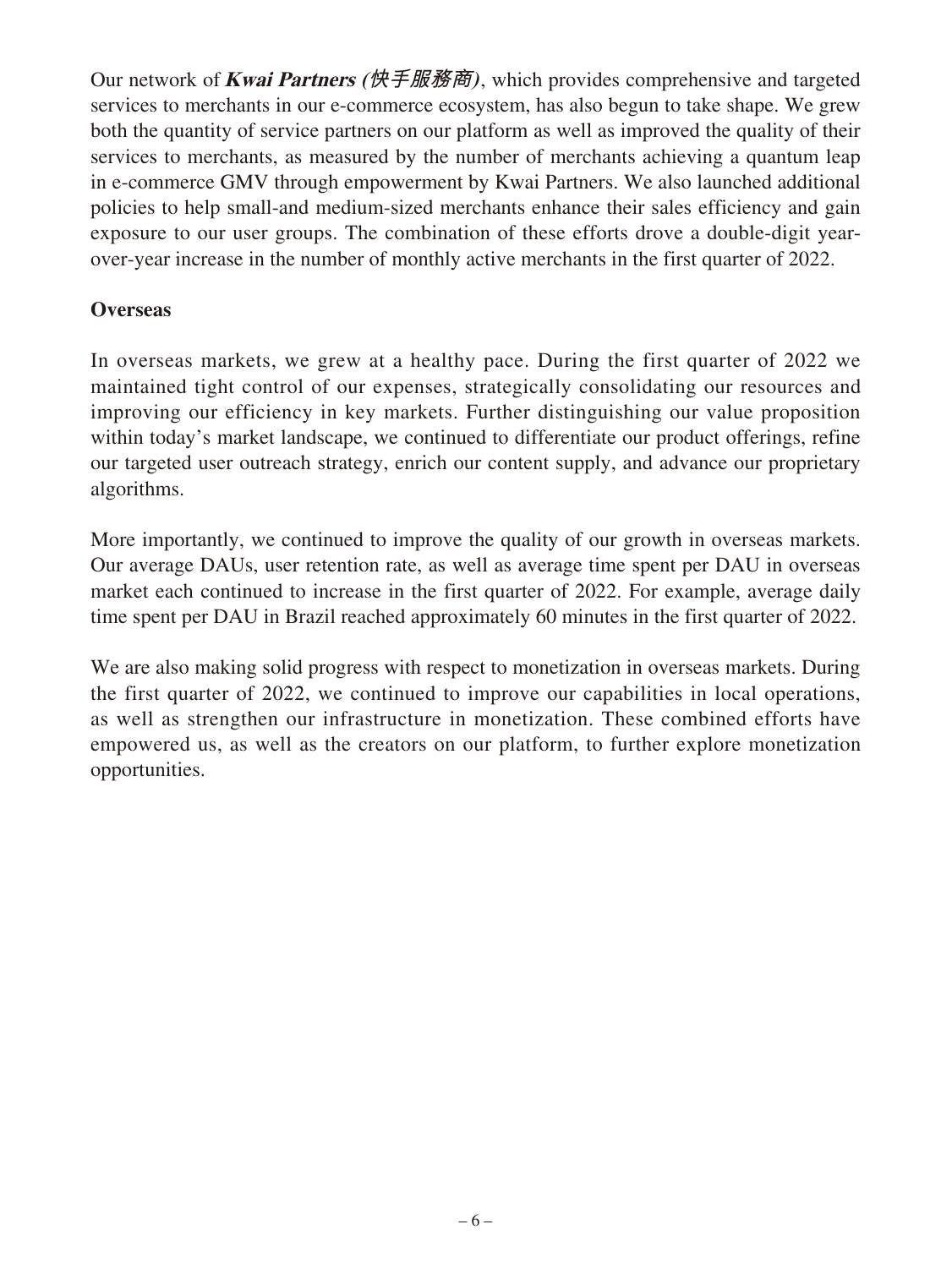## **MANAGEMENT DISCUSSION AND ANALYSIS**

# **First Quarter of 2022 Compared to First Quarter of 2021**

The following table sets forth the comparative figures for the first quarter of 2022 and 2021, respectively:

|                                                                  | <b>Unaudited</b><br>Three Months Ended March 31, |        |                                        |         |
|------------------------------------------------------------------|--------------------------------------------------|--------|----------------------------------------|---------|
|                                                                  |                                                  |        |                                        |         |
|                                                                  | 2022                                             |        | 2021                                   |         |
|                                                                  | <b>RMB</b>                                       | %      | <b>RMB</b>                             | $\%$    |
|                                                                  |                                                  |        | (in thousands, except for percentages) |         |
| <b>Revenues</b>                                                  | 21,066,677                                       | 100.0  | 17,019,450                             | 100.0   |
| Cost of revenues                                                 | (12, 284, 853)                                   | (58.3) | (10,031,655)                           | (58.9)  |
| <b>Gross profit</b>                                              | 8,781,824                                        | 41.7   | 6,987,795                              | 41.1    |
| Selling and marketing expenses                                   | (9,488,359)                                      | (45.0) | (11,659,592)                           | (68.5)  |
| Administrative expenses                                          | (871, 446)                                       | (4.1)  | (703, 351)                             | (4.1)   |
| Research and development expenses                                | (3,522,781)                                      | (16.7) | (2,811,146)                            | (16.5)  |
| Other income                                                     | 262,678                                          | 1.2    | 203,344                                | 1.1     |
| Other (losses)/gains, net                                        | (805, 285)                                       | (3.9)  | 690,808                                | 4.1     |
| <b>Operating loss</b>                                            | (5,643,369)                                      | (26.8) | (7,292,142)                            | (42.8)  |
| Finance expense, net                                             | (11, 465)                                        | (0.1)  | (17,215)                               | (0.1)   |
| Fair value changes of convertible                                |                                                  |        |                                        |         |
| redeemable preferred shares                                      |                                                  |        | (51, 275, 797)                         | (301.3) |
| Share of losses of investments<br>accounted for using the equity |                                                  |        |                                        |         |
| method                                                           | (35, 923)                                        | (0.1)  |                                        |         |
| Loss before income tax                                           | (5,690,757)                                      | (27.0) | (58, 585, 154)                         | (344.2) |
| Income tax (expenses)/benefits                                   | (563, 139)                                       | (2.7)  | 834,103                                | 4.9     |
| Loss for the period                                              | (6,253,896)                                      | (29.7) | (57, 751, 051)                         | (339.3) |
|                                                                  |                                                  |        |                                        |         |
| <b>Non-IFRS Measures:</b>                                        |                                                  |        |                                        |         |
| Adjusted net loss                                                | (3,722,265)                                      | (17.7) | (5,650,687)                            | (33.2)  |
| <b>Adjusted EBITDA</b>                                           | (1,551,708)                                      | (7.4)  | (4,929,270)                            | (29.0)  |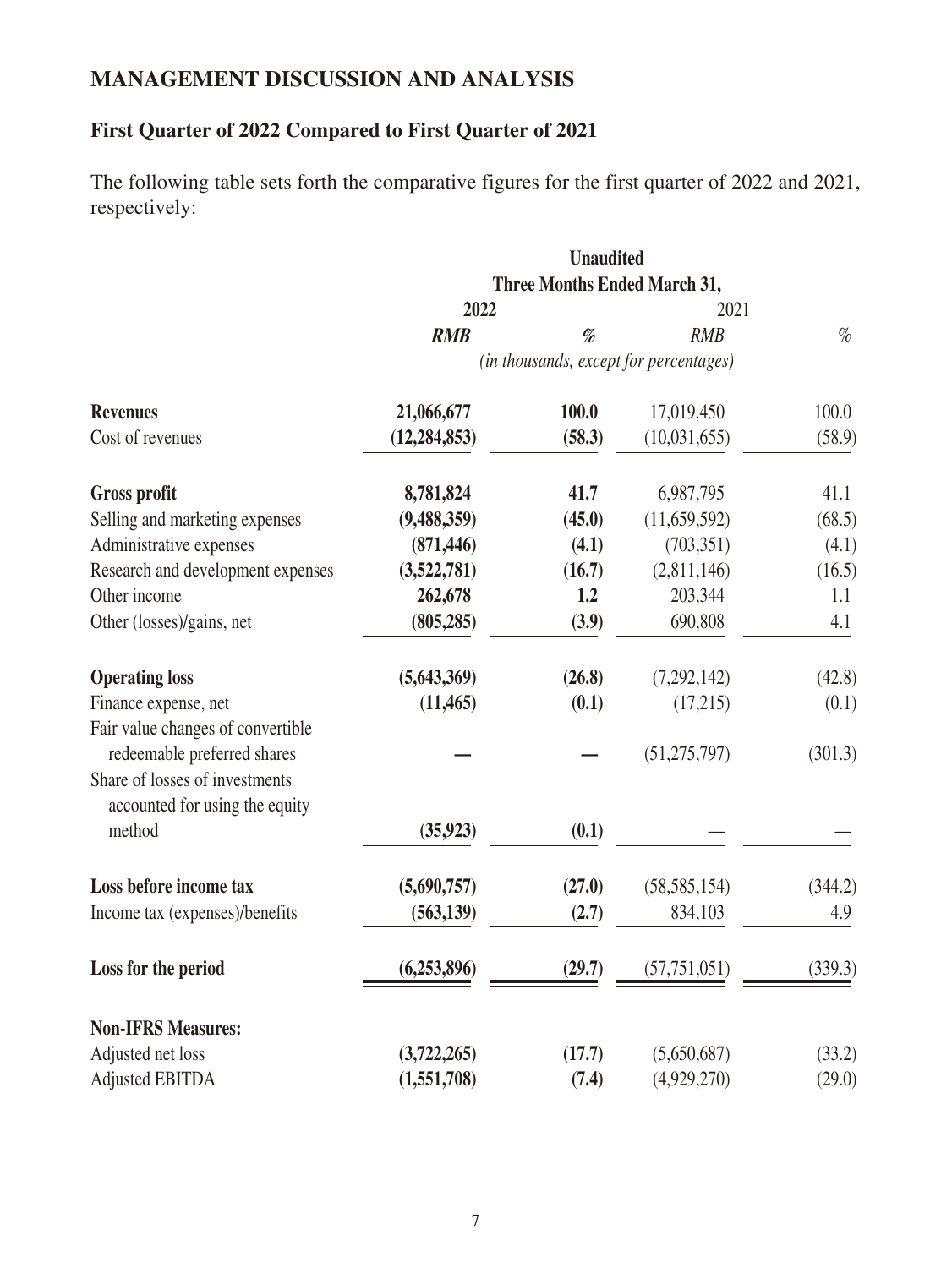## *Revenues*

Our revenues increased by 23.8% to RMB21.1 billion for the first quarter of 2022 from RMB17.0 billion for the same period of 2021. The increase was primarily attributable to our online marketing services, e-commerce business and live streaming.

The following table sets forth our revenues by business lines in absolute amounts and as percentages of our total revenues for the first quarter of 2022 and 2021, respectively:

|                           |                                        | <b>Unaudited</b>                    |            |       |
|---------------------------|----------------------------------------|-------------------------------------|------------|-------|
|                           |                                        | <b>Three Months Ended March 31,</b> |            |       |
|                           | 2022                                   |                                     | 2021       |       |
|                           | <b>RMB</b>                             | %                                   | <b>RMB</b> | $\%$  |
|                           | (in thousands, except for percentages) |                                     |            |       |
| Online marketing services | 11,351,470                             | 53.9                                | 8,557,676  | 50.3  |
| Live streaming            | 7,841,970                              | 37.2                                | 7,250,399  | 42.6  |
| Other services            | 1,873,237                              | 8.9                                 | 1,211,375  | 7.1   |
| <b>Total</b>              | 21,066,677                             | 100.0                               | 17,019,450 | 100.0 |

#### *Online marketing services*

Revenue from our online marketing services increased by 32.6% to RMB11.4 billion for the first quarter of 2022 from RMB8.6 billion for the same period of 2021, primarily attributable to user traffic growth and the growing number of advertisers driven by improvements in advertiser experience and ad performance.

### *Live streaming*

Revenue from our live streaming business increased by 8.2% to RMB7.8 billion for the first quarter of 2022 from RMB7.3 billion for the same period of 2021, as a result of 7.8% yearover-year growth in MPU, which was further supported by improved content quality and operating efficiency.

#### *Other services*

Revenue from our other services increased by 54.6% to RMB1.9 billion for the first quarter of 2022 from RMB1.2 billion for the same period of 2021, primarily due to the growth of our e-commerce business.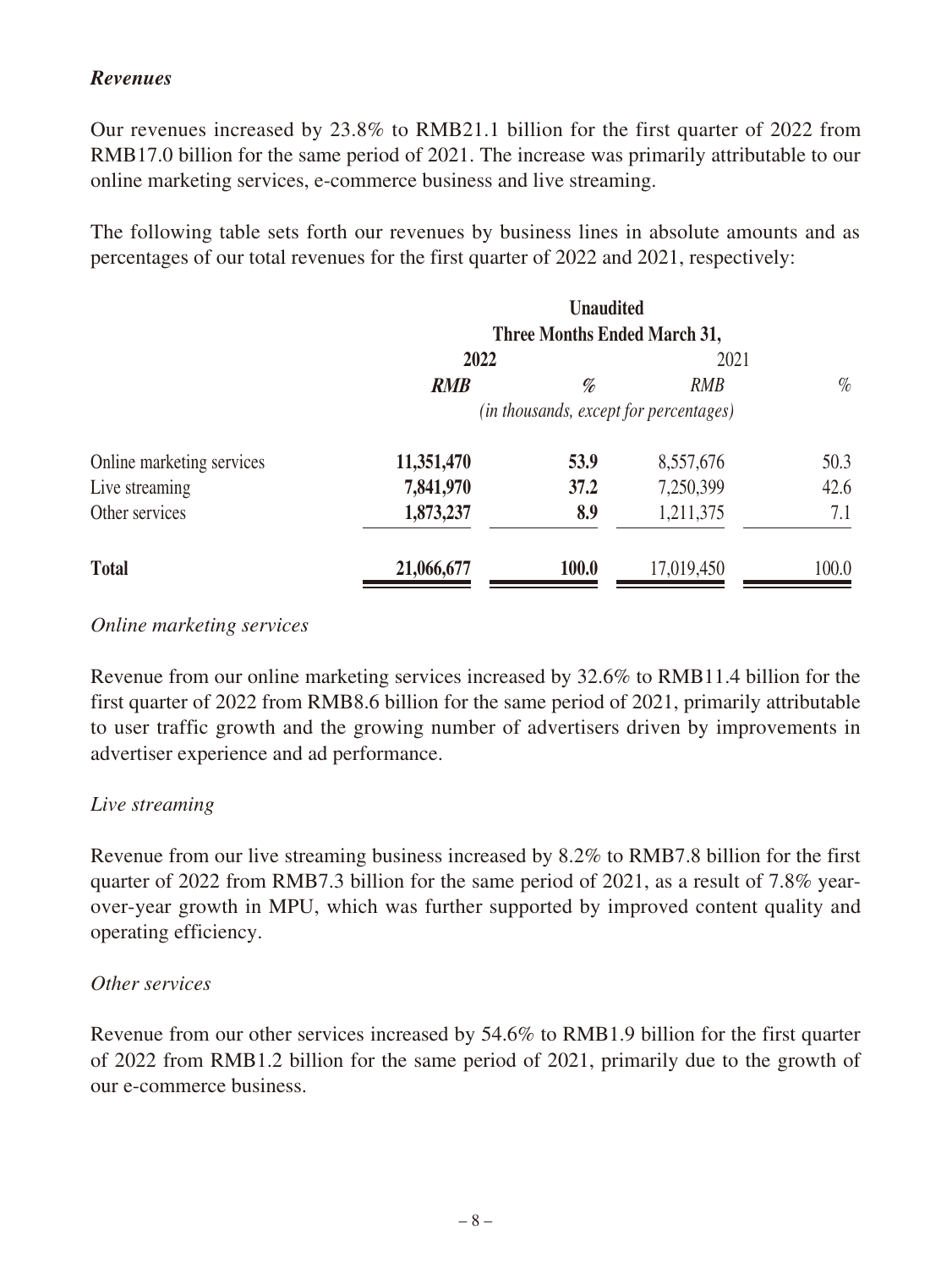## *Cost of Revenues*

The following table sets forth our cost of revenues in absolute amounts and as percentages of our total revenues for the first quarter of 2022 and 2021, respectively:

|                                    | <b>Unaudited</b><br><b>Three Months Ended March 31,</b> |      |            |      |
|------------------------------------|---------------------------------------------------------|------|------------|------|
|                                    |                                                         |      |            |      |
|                                    | 2022                                                    |      | 2021       |      |
|                                    | <b>RMB</b>                                              | %    | <b>RMB</b> | $\%$ |
|                                    | (in thousands, except for percentages)                  |      |            |      |
| Revenue sharing costs and related  |                                                         |      |            |      |
| taxes                              | 7,049,261                                               | 33.5 | 5,125,171  | 30.1 |
| Bandwidth expenses and server      |                                                         |      |            |      |
| custody costs <sup>(1)</sup>       | 1,605,247                                               | 7.6  | 1,933,174  | 11.4 |
| Depreciation of property and       |                                                         |      |            |      |
| equipment and right-of-use assets, |                                                         |      |            |      |
| and amortization of intangible     |                                                         |      |            |      |
| assets <sup>(1)</sup>              | 1,318,163                                               | 6.3  | 1,415,140  | 8.3  |
| Employee benefit expenses          | 782,087                                                 | 3.7  | 733,294    | 4.3  |
| Payment processing costs           | 407,720                                                 | 1.9  | 304,582    | 1.8  |
| Other cost of revenues             | 1,122,375                                               | 5.3  | 520,294    | 3.0  |
| <b>Total</b>                       | 12,284,853                                              | 58.3 | 10,031,655 | 58.9 |

*Note:*

(1) Server custody costs included the custody fee of internet data centers with a lease term of one year or less which is exempted under the new standard of IFRS 16 — Leases. Leases of internet data centers with a term of over one year were recorded as right-of-use assets, and recorded as depreciation charge in cost of revenues.

Our cost of revenues increased by 22.5% to RMB12.3 billion for the first quarter of 2022, from RMB10.0 billion for the same period of 2021, primarily attributable to (i) the increase in revenue sharing costs and related taxes in line with our revenue growth; and (ii) the increase in content costs as part of other cost of revenues, as a result of our continuous efforts to diversify content verticals and enrich content ecosystem, partially offset by decreases in bandwidth expenses and server custody costs driven by optimized efficiency in bandwidth usage.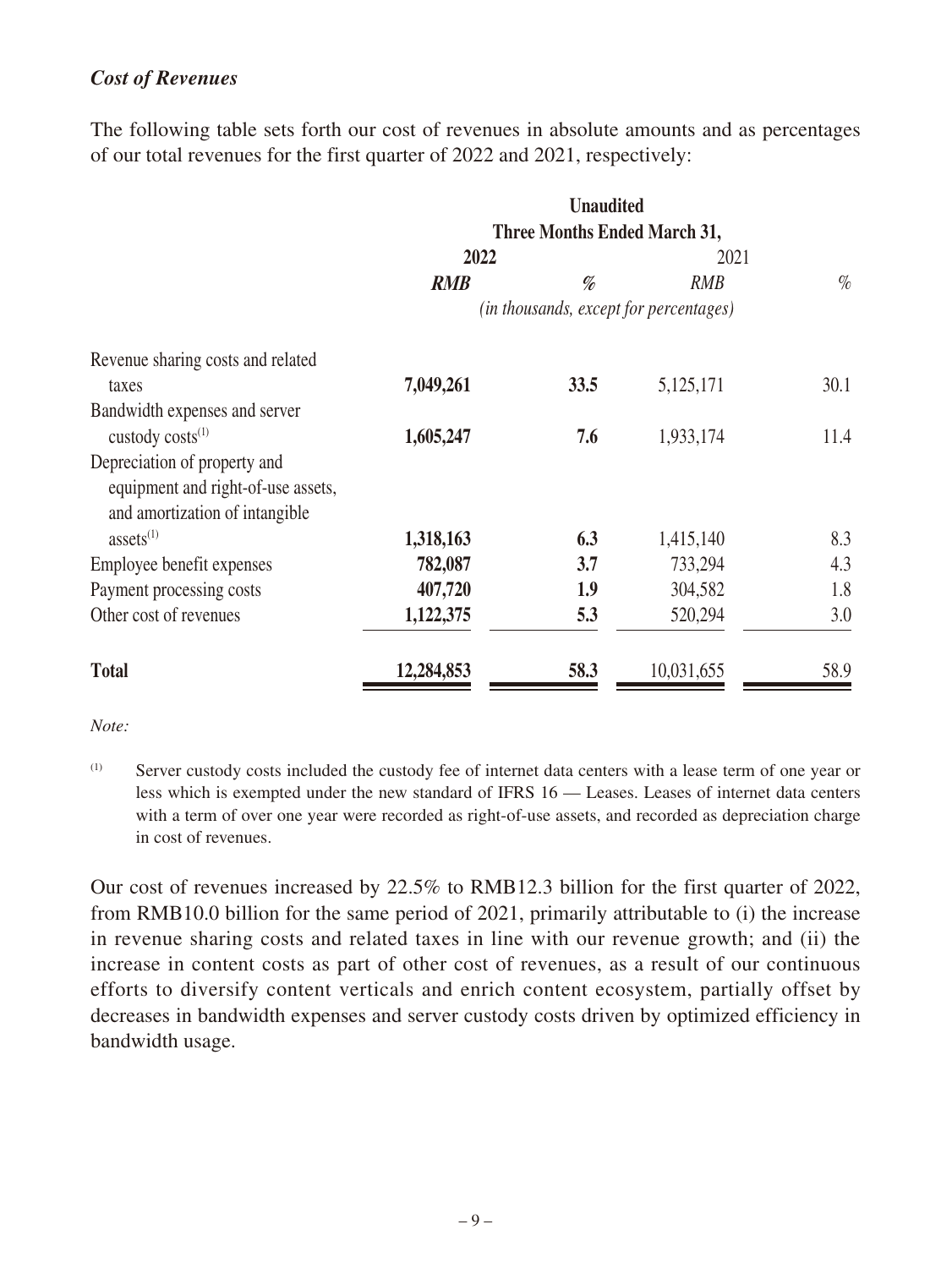### *Gross Profit and Gross Profit Margin*

The following table sets forth our gross profit both in absolute amounts and as percentages of our total revenues, or gross profit margin, for the first quarter of 2022 and 2021, respectively:

|              |            | <b>Unaudited</b>                |                                                 |      |
|--------------|------------|---------------------------------|-------------------------------------------------|------|
|              |            |                                 | <b>Three Months Ended March 31,</b>             |      |
|              | 2022       |                                 | 2021                                            |      |
|              | <b>RMB</b> | $\mathscr{D}_{\!\!\mathscr{D}}$ | <b>RMB</b>                                      | $\%$ |
|              |            |                                 | ( <i>in thousands, except for percentages</i> ) |      |
| Gross profit | 8,781,824  | 41.7                            | 6,987,795                                       |      |

As a result of the foregoing, our gross profit increased by 25.7% to RMB8.8 billion for the first quarter of 2022, from RMB7.0 billion for the same period of 2021. Our gross profit margin slightly increased to 41.7% for the first quarter of 2022, from 41.1% for the same period of 2021.

## *Selling and Marketing Expenses*

Our selling and marketing expenses decreased by 18.6% to RMB9.5 billion for the first quarter of 2022, from RMB11.7 billion for the same period of 2021, and decreased to 45.0% for the first quarter of 2022 from 68.5% for the same period of 2021 as a percentage of our total revenues. The decrease was primarily attributable to disciplined and more efficient spending on user acquisition and maintenance.

### *Administrative Expenses*

Our administrative expenses increased by 23.9% to RMB871.4 million for the first quarter of 2022, from RMB703.4 million for the same period of 2021, primarily due to an increase in employee benefit expenses and the related share-based compensation expenses.

### *Research and Development Expenses*

Our research and development expenses increased by 25.3% to RMB3.5 billion for the first quarter of 2022, from RMB2.8 billion for the same period of 2021, primarily attributable to an increase in employee benefit expenses due to the research and development personnel expansion along with the investments in big data and other advanced technologies, and the related share-based compensation expenses.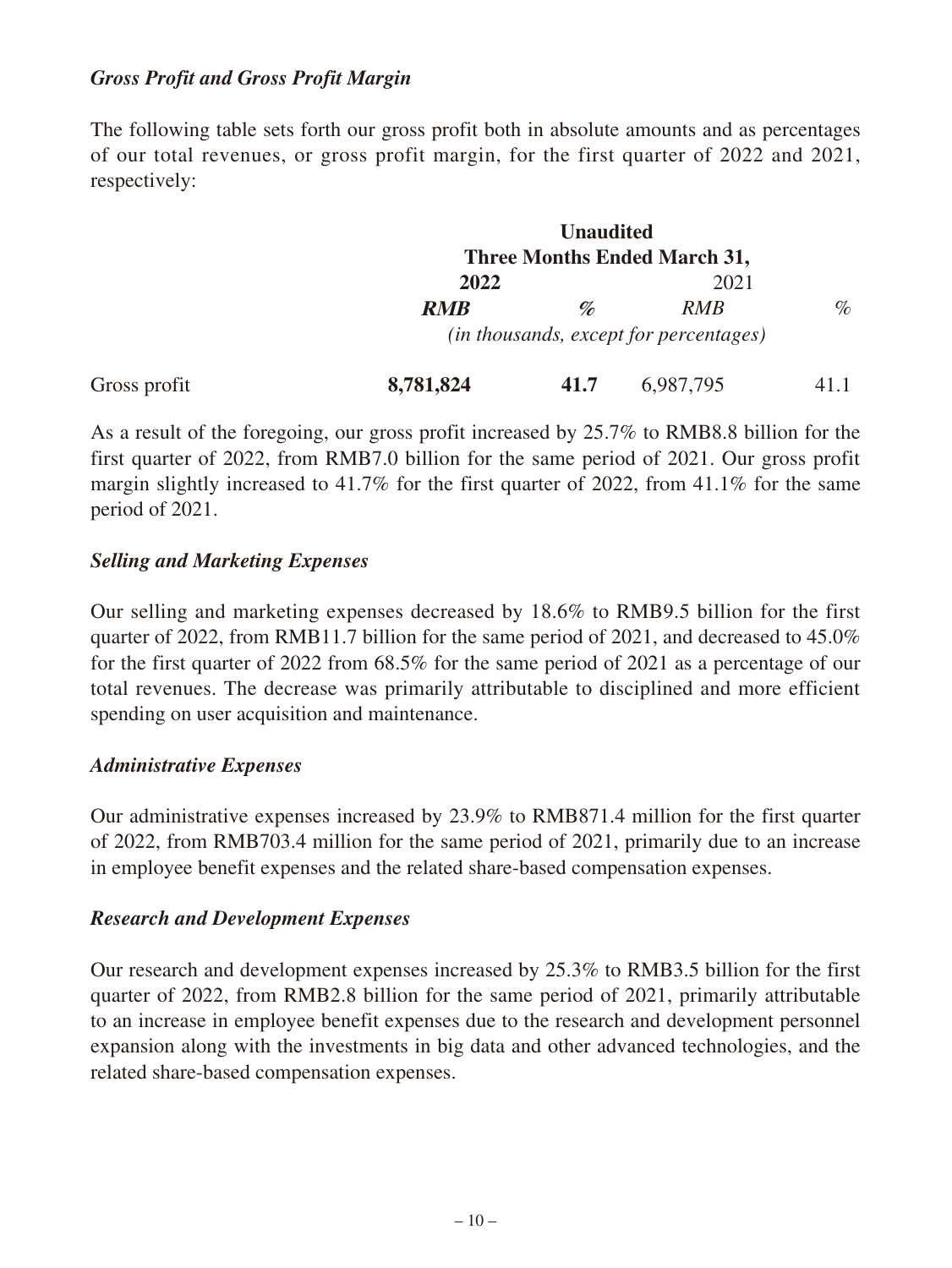### *Other Income*

Our other income increased by 29.2% to RMB262.7 million for the first quarter of 2022, from RMB203.3 million for the same period of 2021, primarily due to more government grants and value-added tax subsidies for the first quarter of 2022 as compared to the same period of 2021.

#### *Other (Losses)/Gains, Net*

We had other losses, net of RMB805.3 million for the first quarter of 2022, compared to other gains, net of RMB690.8 million for the same period of 2021. The change from gains to losses was primarily due to the impairment provision for investments recorded in the first quarter of 2022.

### *Operating Loss*

As a result of the foregoing, we had an operating loss of RMB5.6 billion and a negative operating margin of 26.8% for the first quarter of 2022, compared to an operating loss of RMB7.3 billion and a negative operating margin of 42.8% for the same period of 2021.

### *Finance Expense, Net*

Our finance expense, net was RMB11.5 million and RMB17.2 million for the first quarter of 2022 and 2021, respectively, primarily attributable to interest expense from lease liabilities, which was partially offset by interest income from bank deposits. The interest expense from lease liabilities was in connection with the leasing of internet data centers to host servers to meet the growth of our user base and the leasing of office buildings.

### *Fair Value Changes of Convertible Redeemable Preferred Shares*

Our fair value changes of convertible redeemable preferred shares were nil for the first quarter of 2022, as a result of the completion of our initial public offering in February 2021, compared to negative RMB51.3 billion for the same period of 2021.

### *Share of Losses of Investments Accounted for Using the Equity Method*

Our share of losses of investments accounted for using the equity method was RMB35.9 million for the first quarter of 2022, compared to nil for the same period of 2021, primarily due to the conversion of our Group's investment in certain investee from financial assets at fair value through profit or loss to investments accounted for using the equity method at the end of March 2021.

#### *Loss before Income Tax*

As a result of the foregoing, we had a loss before income tax of RMB5.7 billion and RMB58.6 billion for the first quarter of 2022 and 2021, respectively.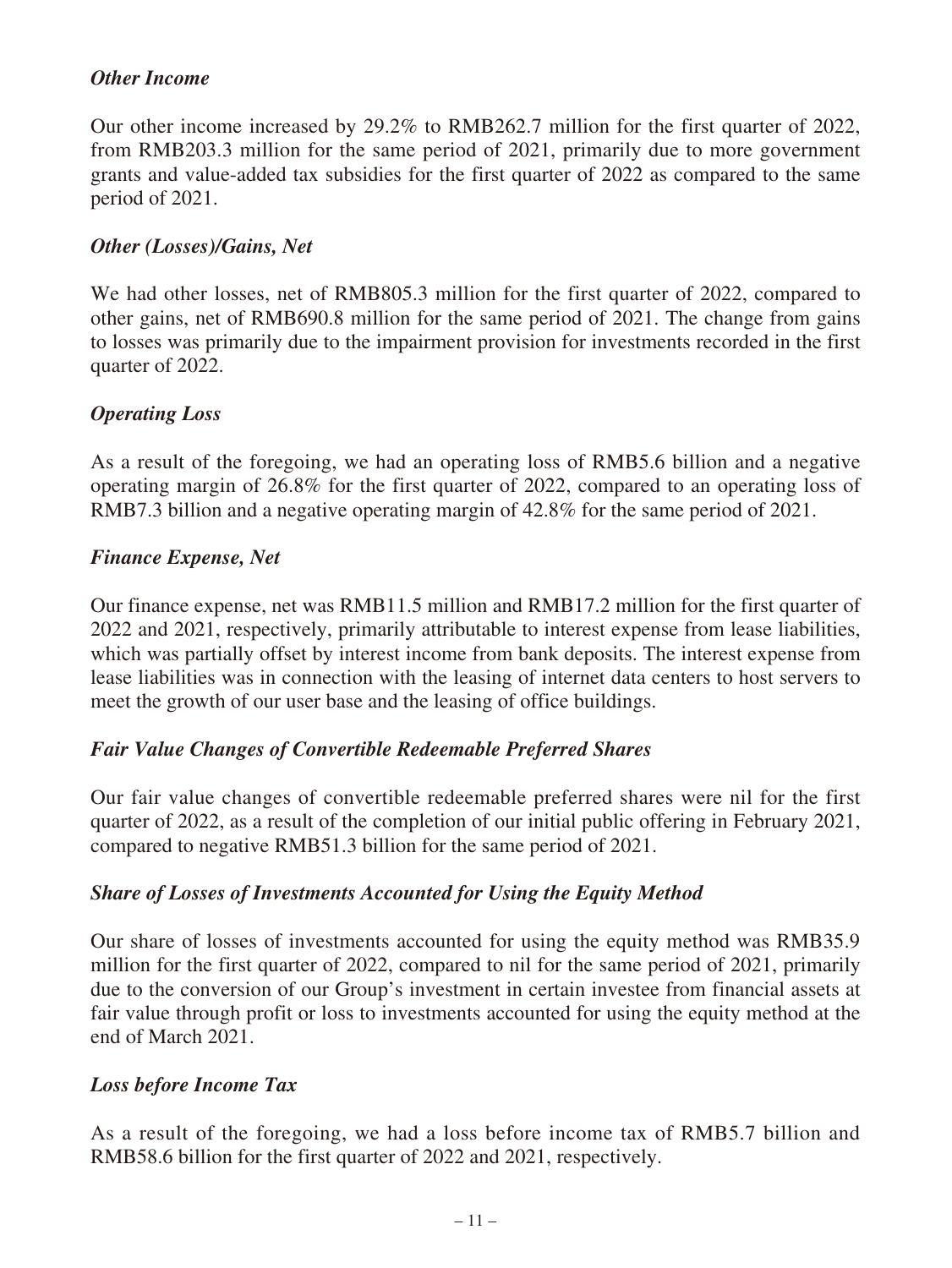#### *Income Tax (Expenses)/Benefits*

We had income tax expenses of RMB563.1 million for the first quarter of 2022, compared to income tax benefits of RMB834.1 million for the first quarter of 2021, as we incurred deferred income tax expenses for the first quarter of 2022, compared to deferred income tax benefits for the first quarter of 2021.

#### *Loss for the Period*

As a result of the foregoing, our loss was RMB6.3 billion and RMB57.8 billion for the first quarter of 2022 and 2021, respectively.

### **First Quarter of 2022 Compared to Fourth Quarter of 2021**

The following table sets forth the comparative figures for the first quarter of 2022 and fourth quarter of 2021, respectively:

|                                                                  | <b>Unaudited</b><br><b>Three Months Ended</b> |        |                                        |        |
|------------------------------------------------------------------|-----------------------------------------------|--------|----------------------------------------|--------|
|                                                                  |                                               |        |                                        |        |
|                                                                  | <b>March 31, 2022</b>                         |        | December 31, 2021                      |        |
|                                                                  | <b>RMB</b>                                    | %      | <b>RMB</b>                             | $\%$   |
|                                                                  |                                               |        | (in thousands, except for percentages) |        |
| <b>Revenues</b>                                                  | 21,066,677                                    | 100.0  | 24,430,260                             | 100.0  |
| Cost of revenues                                                 | (12, 284, 853)                                | (58.3) | (14, 281, 697)                         | (58.5) |
| <b>Gross profit</b>                                              | 8,781,824                                     | 41.7   | 10,148,563                             | 41.5   |
| Selling and marketing expenses                                   | (9,488,359)                                   | (45.0) | (10, 229, 580)                         | (41.9) |
| Administrative expenses                                          | (871, 446)                                    | (4.1)  | (919,756)                              | (3.8)  |
| Research and development expenses                                | (3,522,781)                                   | (16.7) | (4,016,063)                            | (16.4) |
| Other income                                                     | 262,678                                       | 1.2    | 222,516                                | 0.9    |
| Other losses, net                                                | (805, 285)                                    | (3.9)  | (995, 834)                             | (4.0)  |
| <b>Operating loss</b>                                            | (5,643,369)                                   | (26.8) | (5,790,154)                            | (23.7) |
| Finance expense, net                                             | (11, 465)                                     | (0.1)  | (56,730)                               | (0.2)  |
| Share of losses of investments<br>accounted for using the equity |                                               |        |                                        |        |
| method                                                           | (35, 923)                                     | (0.1)  | (24,771)                               | (0.1)  |
| Loss before income tax                                           | (5,690,757)                                   | (27.0) | (5,871,655)                            | (24.0) |
| Income tax expenses                                              | (563, 139)                                    | (2.7)  | (331,088)                              | (1.4)  |
| Loss for the period                                              | (6,253,896)                                   | (29.7) | (6,202,743)                            | (25.4) |
| <b>Non-IFRS Measures:</b>                                        |                                               |        |                                        |        |
| Adjusted net loss                                                | (3,722,265)                                   | (17.7) | (3,568,768)                            | (14.6) |
| <b>Adjusted EBITDA</b>                                           | (1,551,708)                                   | (7.4)  | (1,290,186)                            | (5.3)  |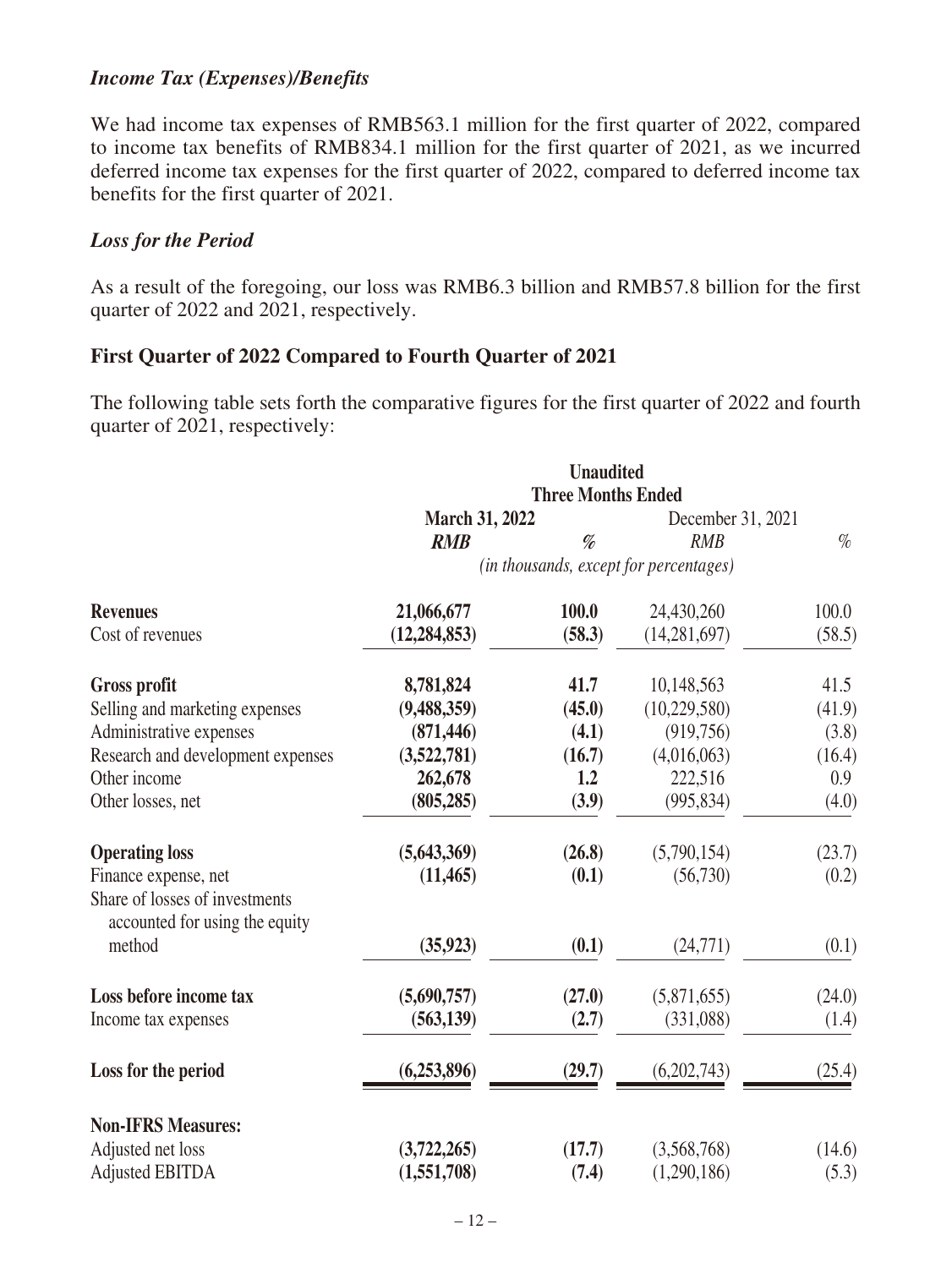## *Revenues*

Our revenues decreased by 13.8% to RMB21.1 billion for the first quarter of 2022, from RMB24.4 billion for the fourth quarter of 2021, primarily attributable to our online marketing services, live streaming and e-commerce business.

The following table sets forth our revenues by business lines in absolute amounts and as percentages of our total revenues for the first quarter of 2022 and the fourth quarter of 2021, respectively:

|                           |                                                                         | <b>Unaudited</b> |            |       |
|---------------------------|-------------------------------------------------------------------------|------------------|------------|-------|
|                           | <b>Three Months Ended</b><br><b>March 31, 2022</b><br>December 31, 2021 |                  |            |       |
|                           | <b>RMB</b>                                                              | %                | <b>RMB</b> | $\%$  |
|                           | (in thousands, except for percentages)                                  |                  |            |       |
| Online marketing services | 11,351,470                                                              | 53.9             | 13,236,475 | 54.2  |
| Live streaming            | 7,841,970                                                               | 37.2             | 8,827,182  | 36.1  |
| Other services            | 1,873,237                                                               | 8.9              | 2,366,603  | 9.7   |
| <b>Total</b>              | 21,066,677                                                              | <b>100.0</b>     | 24,430,260 | 100.0 |

### *Online marketing services*

Revenue from our online marketing services decreased by 14.2% to RMB11.4 billion for the first quarter of 2022, from RMB13.2 billion for the fourth quarter of 2021, primarily attributable to seasonality of advertising industry.

### *Live streaming*

Revenue from our live streaming business decreased by 11.2% to RMB7.8 billion for the first quarter of 2022, from RMB8.8 billion for the fourth quarter of 2021, primarily attributable to lower ARPPU in the first quarter of 2022 compared to the fourth quarter of 2021.

#### *Other services*

Revenue from our other services decreased by 20.8% to RMB1.9 billion for the first quarter of 2022, from RMB2.4 billion for the fourth quarter of 2021, primarily attributable to the decline in revenue from e-commerce business as a result of decreased sales due to capacity shortfall in the delivery industry during the Chinese New Year holiday.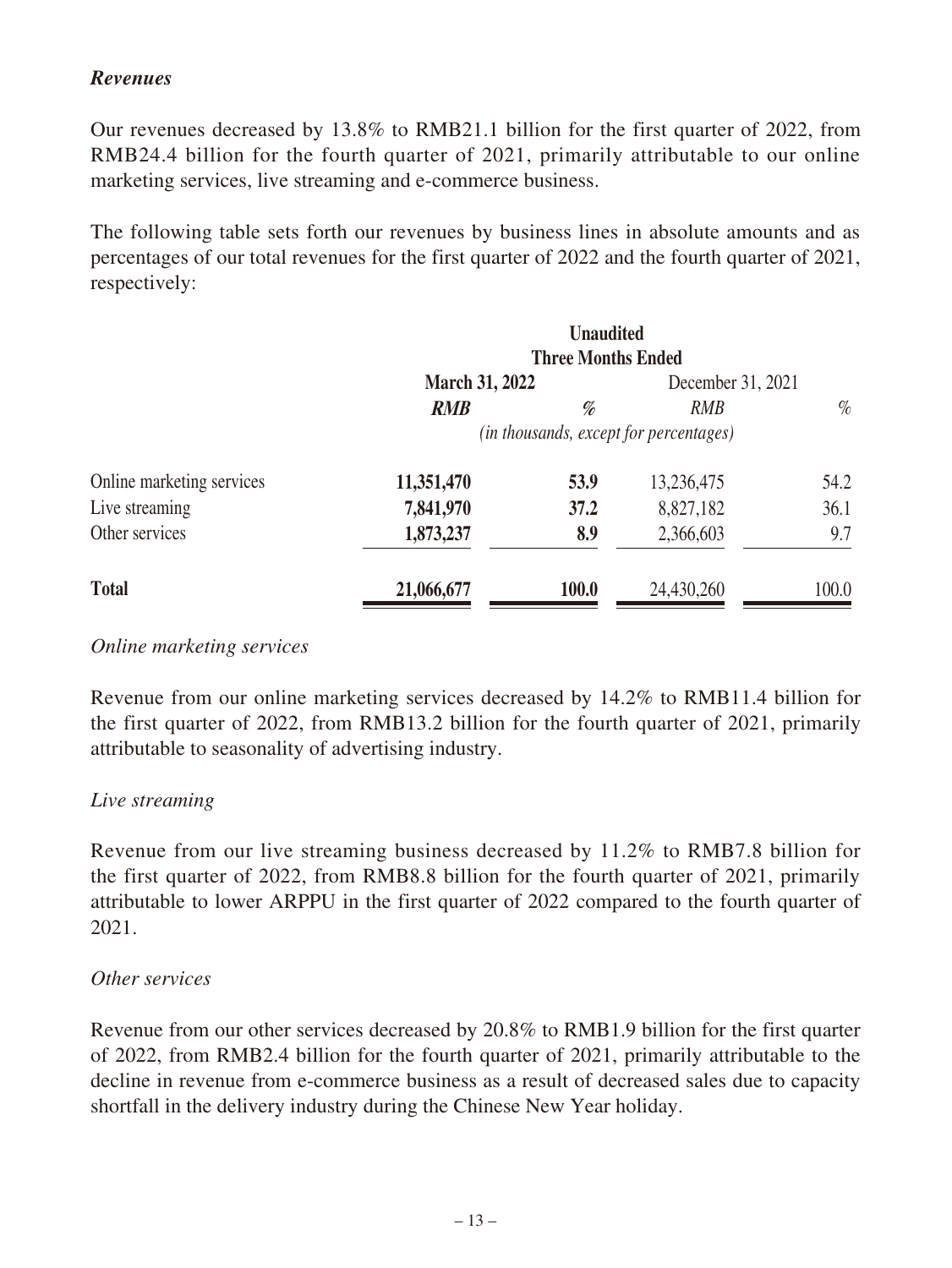## *Cost of Revenues*

The following table sets forth our cost of revenues in absolute amounts and as percentages of our total revenues for the first quarter of 2022 and fourth quarter of 2021, respectively:

|                                    |                                        | <b>Unaudited</b>          |                   |      |
|------------------------------------|----------------------------------------|---------------------------|-------------------|------|
|                                    |                                        | <b>Three Months Ended</b> |                   |      |
|                                    | <b>March 31, 2022</b>                  |                           | December 31, 2021 |      |
|                                    | <b>RMB</b>                             | %                         | <b>RMB</b>        | $\%$ |
|                                    | (in thousands, except for percentages) |                           |                   |      |
| Revenue sharing costs and related  |                                        |                           |                   |      |
| taxes                              | 7,049,261                              | 33.5                      | 8,191,079         | 33.5 |
| Bandwidth expenses and server      |                                        |                           |                   |      |
| custody costs <sup>(1)</sup>       | 1,605,247                              | 7.6                       | 1,808,818         | 7.4  |
| Depreciation of property and       |                                        |                           |                   |      |
| equipment and right-of-use assets, |                                        |                           |                   |      |
| and amortization of intangible     |                                        |                           |                   |      |
| assets $(1)$                       | 1,318,163                              | 6.3                       | 1,686,273         | 6.9  |
| Employee benefit expenses          | 782,087                                | 3.7                       | 893,225           | 3.7  |
| Payment processing costs           | 407,720                                | 1.9                       | 526,692           | 2.2  |
| Other cost of revenues             | 1,122,375                              | 5.3                       | 1,175,610         | 4.8  |
| <b>Total</b>                       | 12,284,853                             | 58.3                      | 14,281,697        | 58.5 |

*Note:*

Our cost of revenues decreased by 14.0% to RMB12.3 billion for the first quarter of 2022, from RMB14.3 billion for the fourth quarter of 2021, primarily attributable to (i) the decrease in revenue sharing costs and related taxes in line with our revenue fluctuation; and (ii) decreases in bandwidth expenses and server custody costs, depreciation of property and equipment and right-of-use assets, and amortization of intangible assets.

<sup>(1)</sup> Server custody costs included the custody fee of internet data centers with a lease term of one year or less which is exempted under the new standard of IFRS 16 — Leases. Leases of internet data centers with a term of over one year were recorded as right-of-use assets, and recorded as depreciation charge in cost of revenues.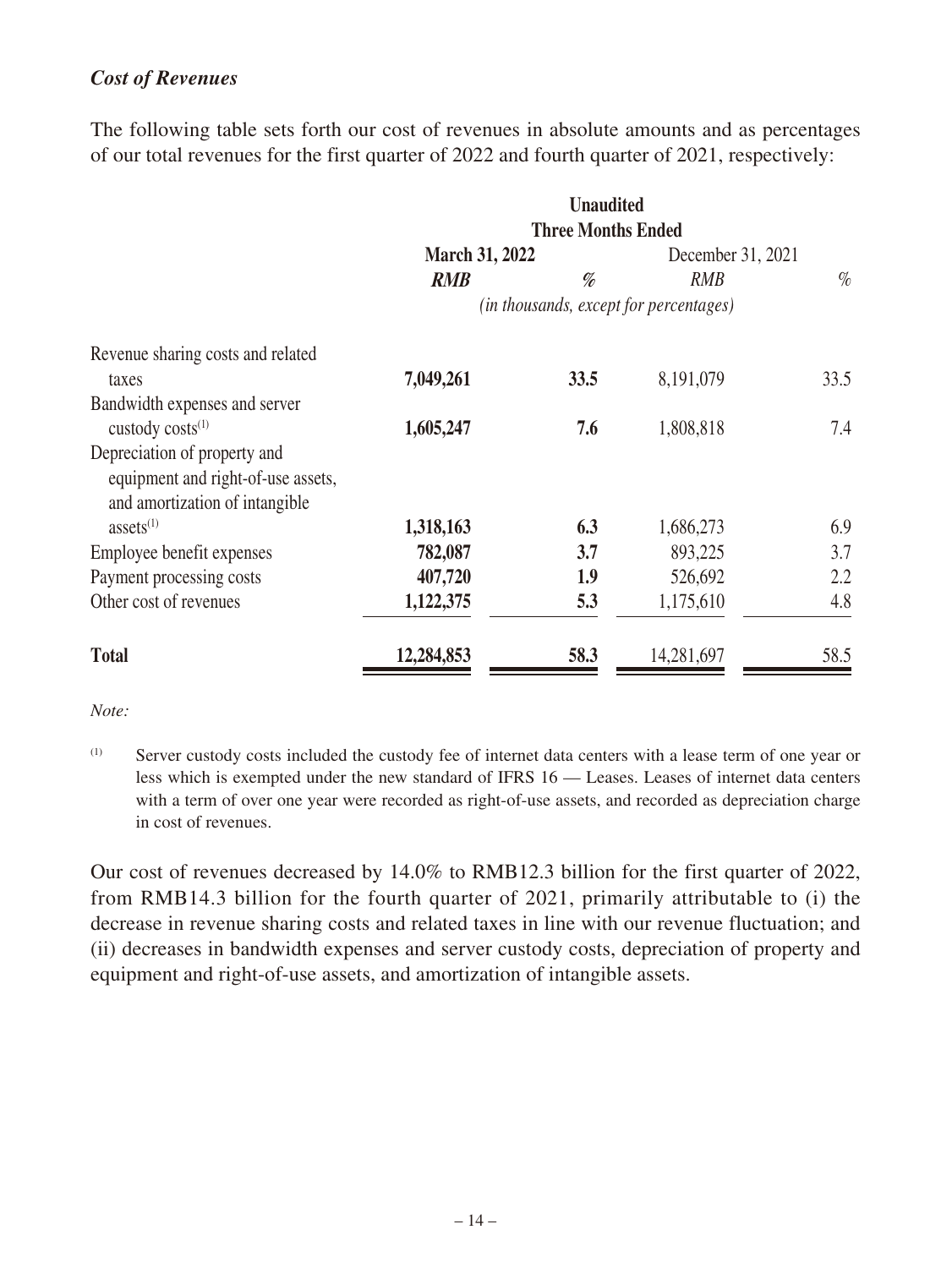#### *Gross Profit and Gross Profit Margin*

The following table sets forth our gross profit both in absolute amounts and as percentages of our total revenues, or gross profit margin, for the first quarter of 2022 and the fourth quarter of 2021, respectively:

|              |                       | <b>Unaudited</b>          |                                                 |      |
|--------------|-----------------------|---------------------------|-------------------------------------------------|------|
|              |                       | <b>Three Months Ended</b> |                                                 |      |
|              | <b>March 31, 2022</b> |                           | December 31, 2021                               |      |
|              | <b>RMB</b>            | %                         | <b>RMB</b>                                      | $\%$ |
|              |                       |                           | ( <i>in thousands, except for percentages</i> ) |      |
| Gross profit | 8,781,824             | 41.7                      | 10,148,563                                      | 41.5 |

As a result of the foregoing, our gross profit decreased by 13.5% to RMB8.8 billion for the first quarter of 2022, from RMB10.1 billion for the fourth quarter of 2021. Our gross profit margin slightly increased to 41.7% for the first quarter of 2022, from 41.5% for the fourth quarter of 2021.

#### *Selling and Marketing Expenses*

Our selling and marketing expenses decreased by 7.2% to RMB9.5 billion for the first quarter of 2022, from RMB10.2 billion for the fourth quarter of 2021. The decrease was primarily attributable to disciplined and more efficient spending on user acquisition and maintenance.

#### *Administrative Expenses*

Our administrative expenses decreased by 5.3% to RMB871.4 million for the first quarter of 2022, from RMB919.8 million for the fourth quarter of 2021, primarily due to decrease in employee benefit expenses as a result of the headcount fluctuation in administrative personnel.

#### *Research and Development Expenses*

Our research and development expenses decreased by 12.3% to RMB3.5 billion for the first quarter of 2022, from RMB4.0 billion for the fourth quarter of 2021, primarily due to decrease in employee benefit expenses attributable to the headcount fluctuation in research and development personnel.

### *Other Income*

Our other income increased by 18.0% to RMB262.7 million for the first quarter of 2022, from RMB222.5 million for the fourth quarter of 2021, primarily due to more government grants in the first quarter of 2022 as compared to the fourth quarter of 2021.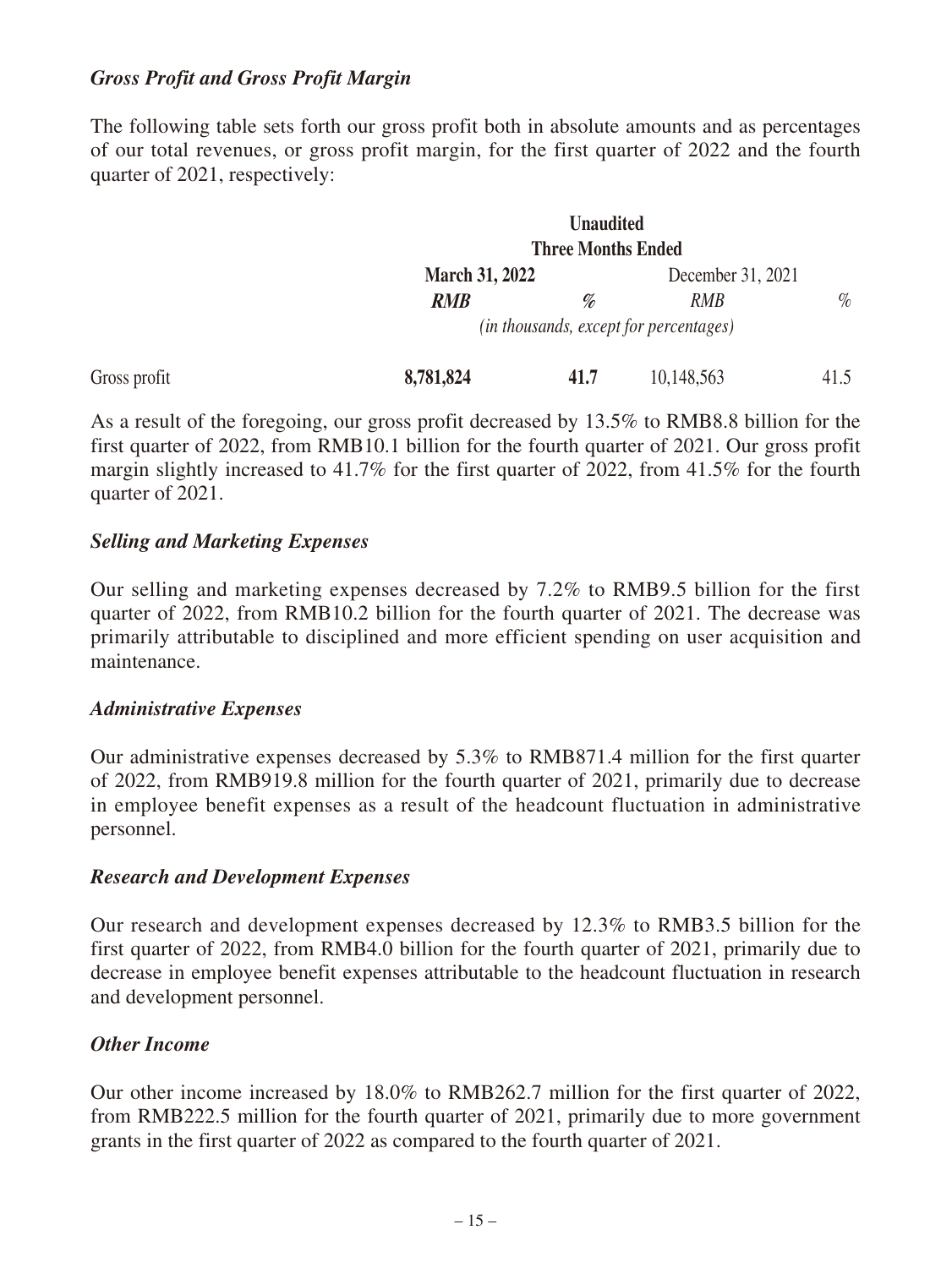## *Other Losses, Net*

Our other losses, net decreased by 19.1% to RMB805.3 million for the first quarter of 2022, from RMB995.8 million for the fourth quarter of 2021, primarily due to decrease in impairment provision for investments.

## *Operating Loss*

As a result of the foregoing, we had operating loss of RMB5.6 billion for the first quarter of 2022, and operating loss of RMB5.8 billion for the fourth quarter of 2021, and our operating margin was negative 26.8% for the first quarter of 2022, compared to negative 23.7% for the fourth quarter of 2021.

### *Finance Expense, Net*

Our finance expense, net was RMB11.5 million and RMB56.7 million for the first quarter of 2022 and fourth quarter of 2021, respectively, primarily attributable to the decrease in interest expense from lease liabilities.

## *Share of Losses of Investments Accounted for Using the Equity Method*

Our share of losses of investments accounted for using the equity method was RMB35.9 million for the first quarter of 2022, compared to RMB24.8 million for the fourth quarter of 2021.

### *Loss before Income Tax*

As a result of the foregoing, we had a loss before income tax of RMB5.7 billion for the first quarter of 2022, compared to a loss before income tax of RMB5.9 billion for the fourth quarter of 2021.

### *Income Tax Expenses*

We incurred income tax expenses of RMB563.1 million for the first quarter of 2022, compared to RMB331.1 million for the fourth quarter of 2021, as we incurred deferred income tax expenses for the first quarter of 2022, compared to deferred income tax benefits for the fourth quarter of 2021.

### *Loss for the Period*

As a result of the foregoing, our loss was RMB6.3 billion for the first quarter of 2022, compared to a loss of RMB6.2 billion for the fourth quarter of 2021.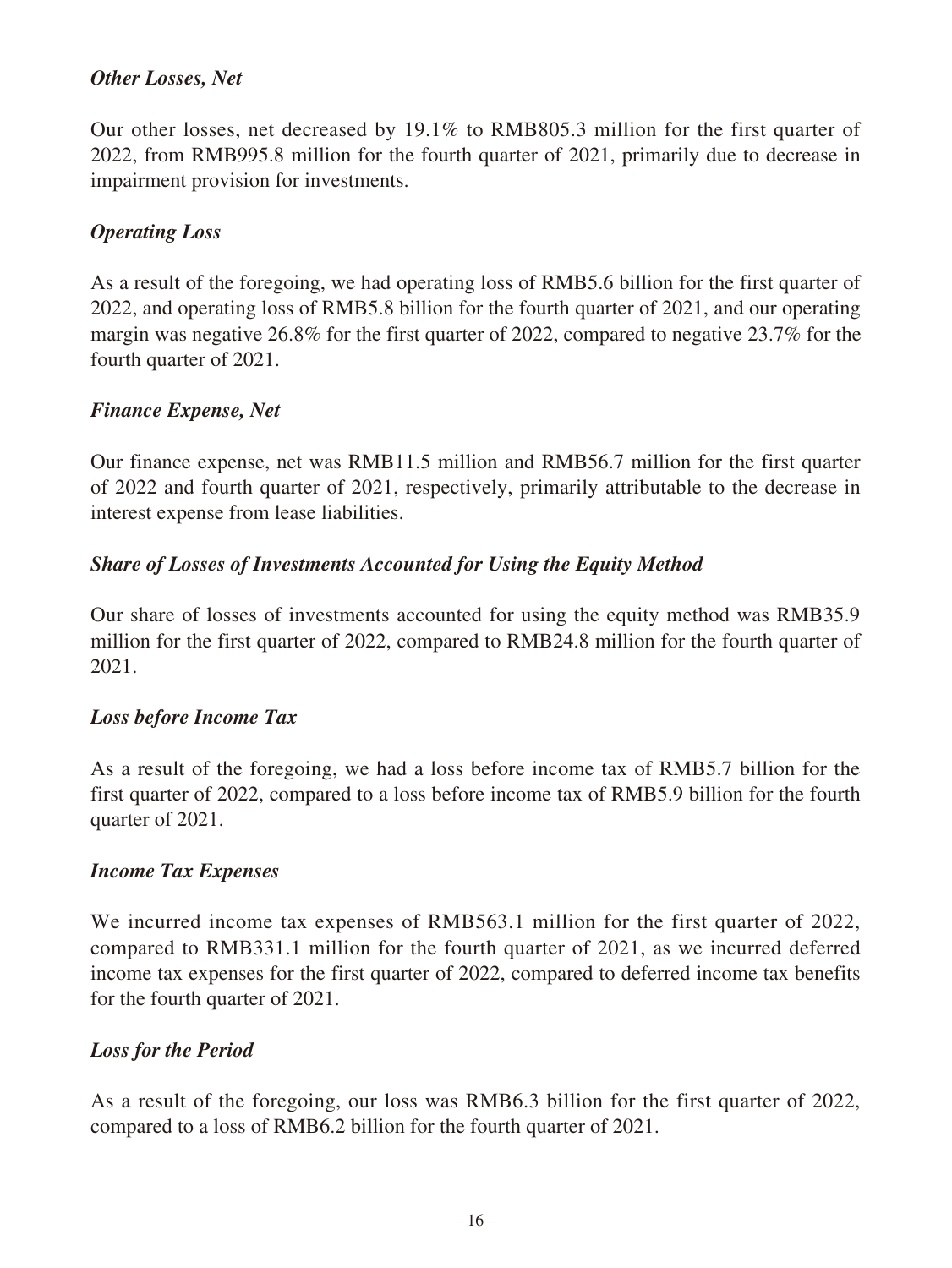#### **Reconciliation of Non-IFRS Measures to the Nearest IFRS Measures**

We believe that the presentation of non-IFRS measures facilitate comparisons of operating performance from period to period and company to company by eliminating the potential impact of items that our management does not consider to be indicative of our operating performance, such as certain non-cash items. The use of these non-IFRS measures has limitations as an analytical tool, and you should not consider them in isolation from, as a substitute for, analysis of, or superior to, our results of operations or financial conditions as reported under IFRS. In addition, these non-IFRS financial measures may be defined differently from similar terms used by other companies, and may not be comparable to other similarly titled measures used by other companies. Our presentation of these non-IFRS measures should not be construed as an implication that our future results will be unaffected by unusual or non-recurring items.

The following table sets forth the reconciliations of our non-IFRS financial measures for the first quarter of 2022, the fourth quarter of 2021 and the first quarter of 2021, respectively, to the nearest measures prepared in accordance with IFRS:

|                                                      |             | <b>Unaudited</b>          |                |
|------------------------------------------------------|-------------|---------------------------|----------------|
|                                                      |             | <b>Three Months Ended</b> |                |
|                                                      |             | March 31, December 31,    | March 31,      |
|                                                      | 2022        | 2021                      | 2021           |
|                                                      |             | (in RMB thousands)        |                |
| Loss for the period<br>Add:                          | (6,253,896) | (6,202,743)               | (57, 751, 051) |
| Share-based compensation expenses                    | 1,711,101   | 1,742,471                 | 1,557,212      |
| Fair value changes of convertible                    |             |                           |                |
| redeemable preferred shares                          |             |                           | 51,275,797     |
| Net fair value changes on investments <sup>(1)</sup> | 820,530     | 891,504                   | (732, 645)     |
| <b>Adjusted net loss</b>                             | (3,722,265) | (3,568,768)               | (5,650,687)    |
| <b>Adjusted net loss</b><br>Add:                     | (3,722,265) | (3,568,768)               | (5,650,687)    |
| Income tax expenses/(benefits)                       | 563,139     | 331,088                   | (834, 103)     |
| Depreciation of property and equipment               | 732,912     | 1,077,220                 | 916,074        |
| Depreciation of right-of-use assets                  | 828,088     | 776,990                   | 580,536        |
| Amortization of intangible assets                    | 34,953      | 36,554                    | 41,695         |
| Finance expense, net                                 | 11,465      | 56,730                    | 17,215         |
| <b>Adjusted EBITDA</b>                               | (1,551,708) | (1,290,186)               | (4,929,270)    |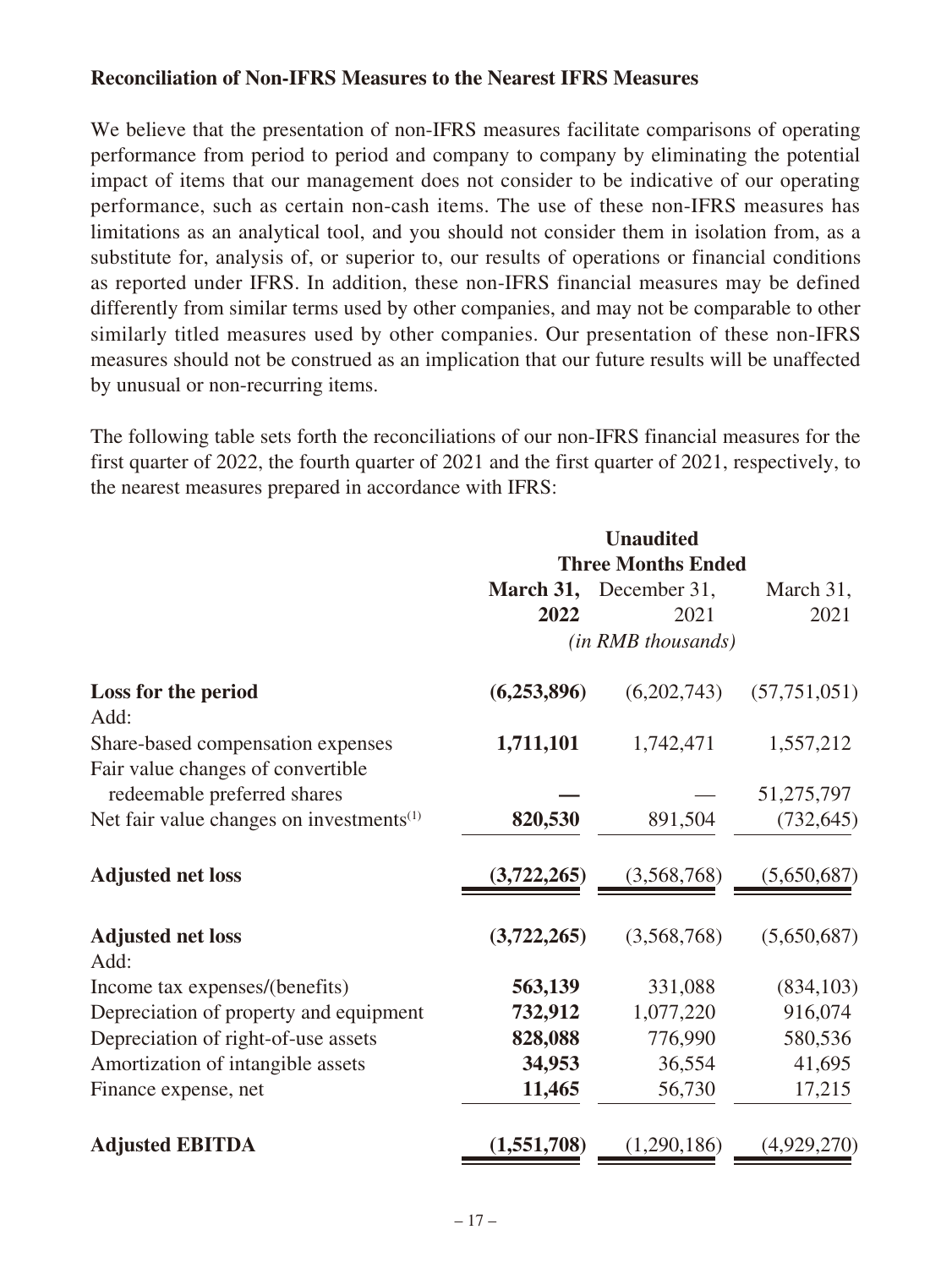#### *Note:*

(1) Net fair value changes on investments represents net fair value (gains)/losses on financial assets at fair value through profit or loss of our investments in listed and unlisted entities, net (gains)/losses on deemed disposals of investments and impairment provision for investments, which is unrelated to our core business and operating performance and subject to market fluctuations, and exclusion of which provides investors with more relevant and useful information to evaluate our performance.

### **Liquidity and Capital Resources**

Other than the funds raised through our global offering in February 2021, we historically met our working capital and other capital requirements primarily through capital contributions from Shareholders, cash generated from issuance of convertible redeemable preferred shares and cash generated from our operating activities. We had cash and cash equivalents of RMB15.3 billion as of March 31, 2022, compared to RMB32.6 billion as of December 31, 2021.

The following table sets forth a summary of our cash flows for the first quarter of 2022:

|                                                               | <b>Unaudited</b><br><b>Three Months</b><br><b>Ended</b><br><b>March 31, 2022</b> |
|---------------------------------------------------------------|----------------------------------------------------------------------------------|
|                                                               | <i>(in RMB thousands)</i>                                                        |
| Net cash used in operating activities                         | (3, 186, 873)                                                                    |
| Net cash used in investing activities                         | (13, 232, 493)                                                                   |
| Net cash used in financing activities                         | (770, 543)                                                                       |
| Net decrease in cash and cash equivalents                     | (17, 189, 909)                                                                   |
| Cash and cash equivalents at the beginning of the period      | 32,612,419                                                                       |
| Effects of exchange rate changes on cash and cash equivalents | (92, 022)                                                                        |
| Cash and cash equivalents at the end of the period            | 15,330,488                                                                       |

### *Net Cash Used in Operating Activities*

Net cash used in operating activities represents the cash used in our operations minus the income tax paid. Cash used in our operations primarily consists of our loss before income tax, adjusted by non-cash items and changes in working capital.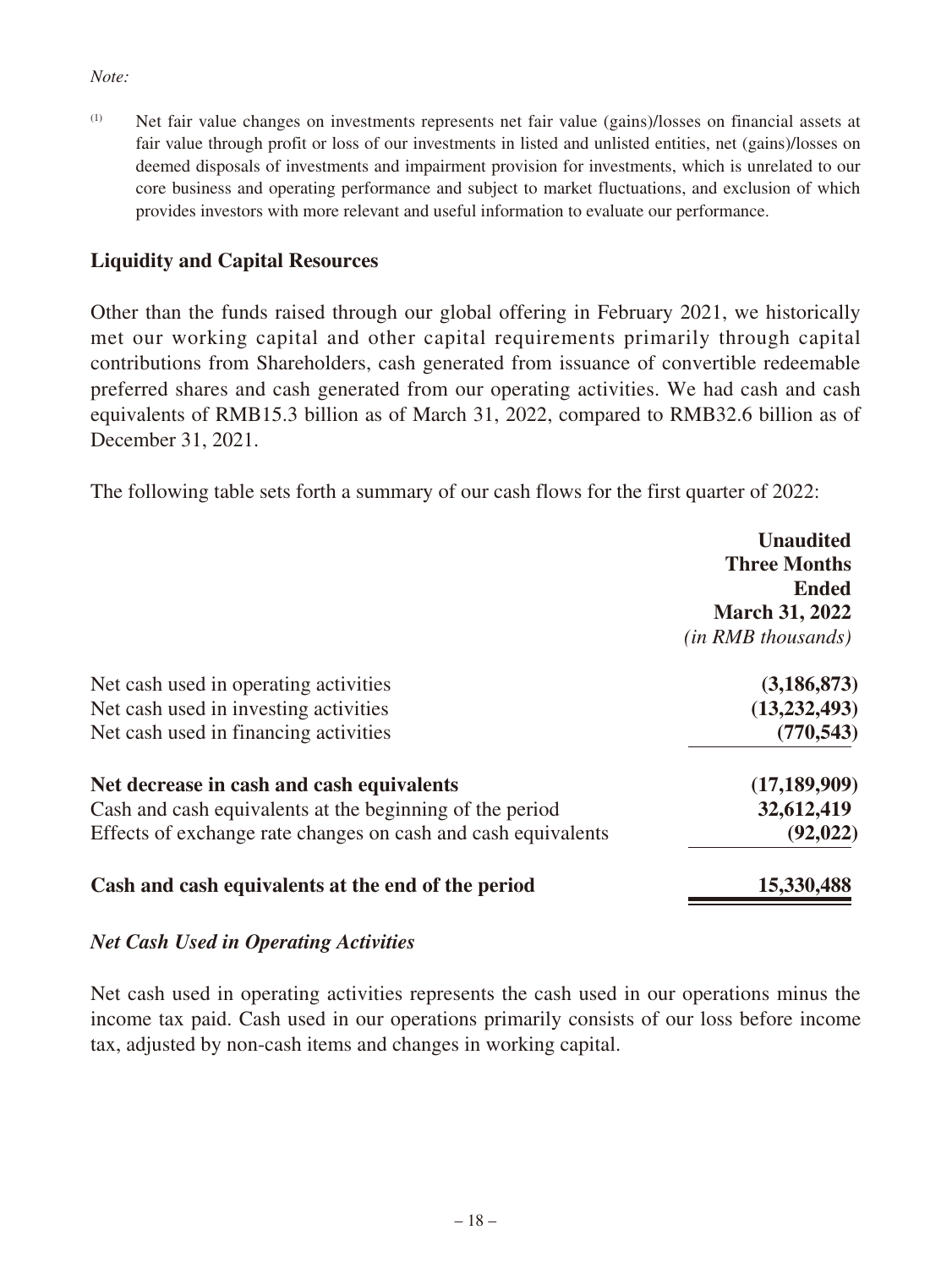For the first quarter of 2022, our net cash used in operating activities was RMB3.2 billion, which was primarily attributable to our loss before income tax of RMB5.7 billion, adjusted by non-cash items, primarily comprising share-based compensation expenses of RMB1.7 billion, depreciation of property and equipment of RMB732.9 million, depreciation of rightof-use assets of RMB828.1 million and impairment provision for investments of RMB699.7 million. The amount was further adjusted by changes in working capital, which primarily comprised decreases in accounts payables of RMB1.5 billion and advances from customers of RMB307.0 million, partially offset by decrease in trade receivables of RMB504.3 million. We also paid income tax of RMB139.5 million.

### *Net Cash Used in Investing Activities*

For the first quarter of 2022, our net cash used in investing activities was RMB13.2 billion, which was primarily attributable to the net change of investments in financial assets at fair value through profit or loss of RMB4.8 billion, the net change of time deposits with initial terms of over three months of RMB6.9 billion and purchase of property, equipment and intangible assets of RMB932.2 million.

### *Net Cash Used in Financing Activities*

For the first quarter of 2022, our net cash used in financing activities was RMB770.5 million, which was primarily attributable to payments for principal elements of lease and the related interest of RMB795.1 million.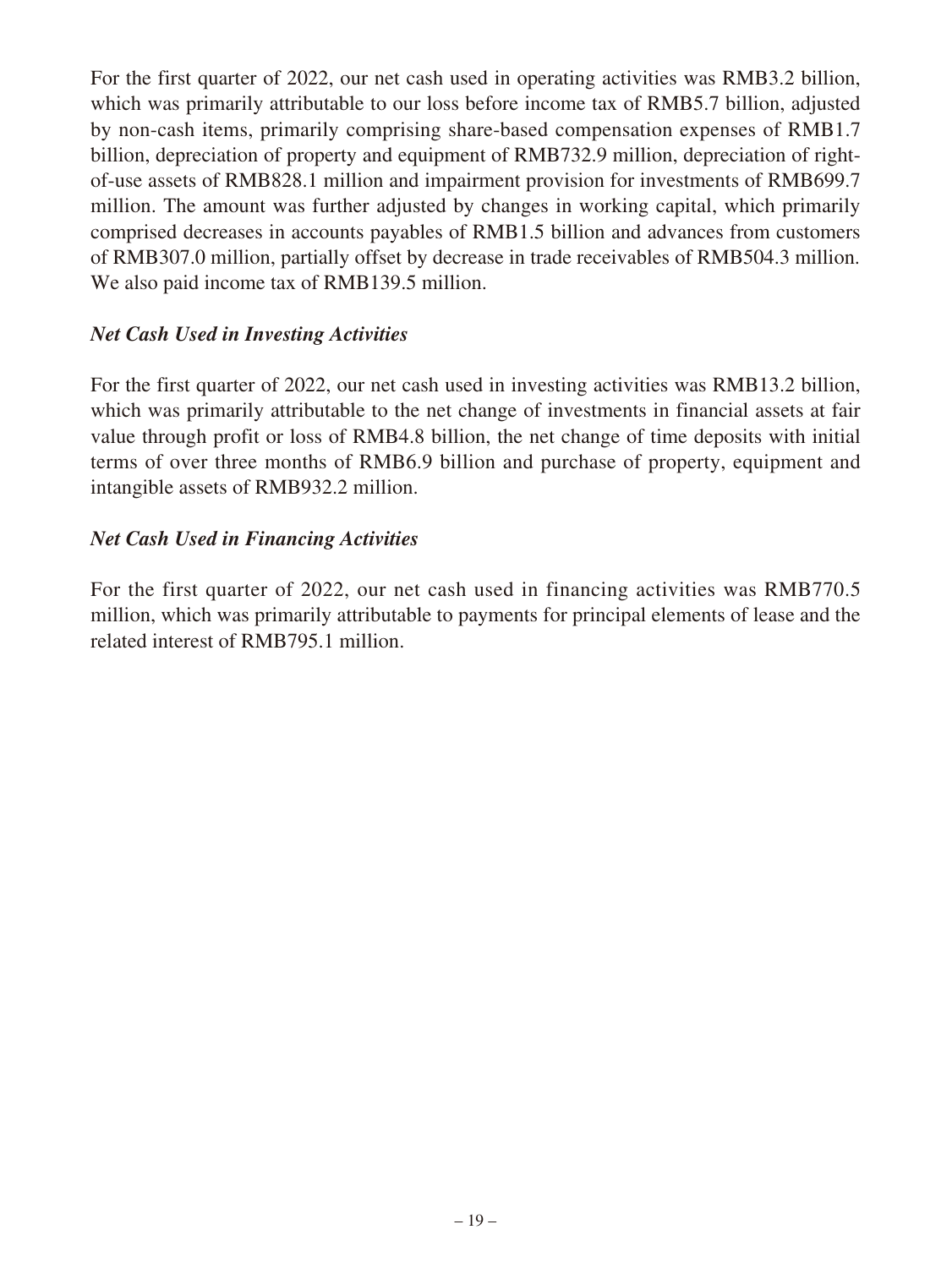# **FINANCIAL INFORMATION**

# **CONDENSED CONSOLIDATED INCOME STATEMENT**

|                                                                                                     |                | <b>Unaudited</b><br><b>Three months ended</b> |                           |
|-----------------------------------------------------------------------------------------------------|----------------|-----------------------------------------------|---------------------------|
|                                                                                                     |                | March 31,                                     |                           |
|                                                                                                     | <b>Note</b>    | 2022<br><b>RMB'000</b>                        | 2021<br><b>RMB'000</b>    |
| <b>Revenues</b>                                                                                     | $\overline{2}$ | 21,066,677                                    | 17,019,450                |
| Cost of revenues                                                                                    | $\overline{3}$ | (12, 284, 853)                                | (10,031,655)              |
| <b>Gross profit</b>                                                                                 |                | 8,781,824                                     | 6,987,795                 |
| Selling and marketing expenses                                                                      | $\mathfrak{Z}$ | (9,488,359)                                   | (11,659,592)              |
| Administrative expenses                                                                             | $\mathfrak{Z}$ | (871, 446)                                    | (703, 351)                |
| Research and development expenses                                                                   | $\overline{3}$ | (3,522,781)                                   | (2,811,146)               |
| Other income                                                                                        |                | 262,678                                       | 203,344                   |
| Other (losses)/gains, net                                                                           |                | (805, 285)                                    | 690,808                   |
| <b>Operating loss</b>                                                                               |                | (5,643,369)                                   | (7,292,142)               |
| Finance expense, net                                                                                |                | (11, 465)                                     | (17,215)                  |
| Fair value changes of convertible redeemable<br>preferred shares                                    |                |                                               | (51, 275, 797)            |
| Share of losses of investments accounted for using<br>the equity method                             |                | (35, 923)                                     |                           |
|                                                                                                     |                |                                               |                           |
| Loss before income tax<br>Income tax (expenses)/benefits                                            | $\overline{4}$ | (5,690,757)<br>(563, 139)                     | (58, 585, 154)<br>834,103 |
|                                                                                                     |                |                                               |                           |
| Loss for the period                                                                                 |                | (6,253,896)                                   | (57, 751, 051)            |
| <b>Attributable to:</b>                                                                             |                |                                               |                           |
| — Equity holders of the Company                                                                     |                | (6,254,379)                                   | (57,750,343)              |
| — Non-controlling interests                                                                         |                | 483                                           | (708)                     |
|                                                                                                     |                | (6,253,896)                                   | (57, 751, 051)            |
| Loss per share attributable to the equity<br>holders of the Company<br>(expressed in RMB per share) | 5              |                                               |                           |
| Basic loss per share                                                                                |                | (1.48)                                        | (20.31)                   |
| Diluted loss per share                                                                              |                | (1.48)                                        | (20.31)                   |
|                                                                                                     |                |                                               |                           |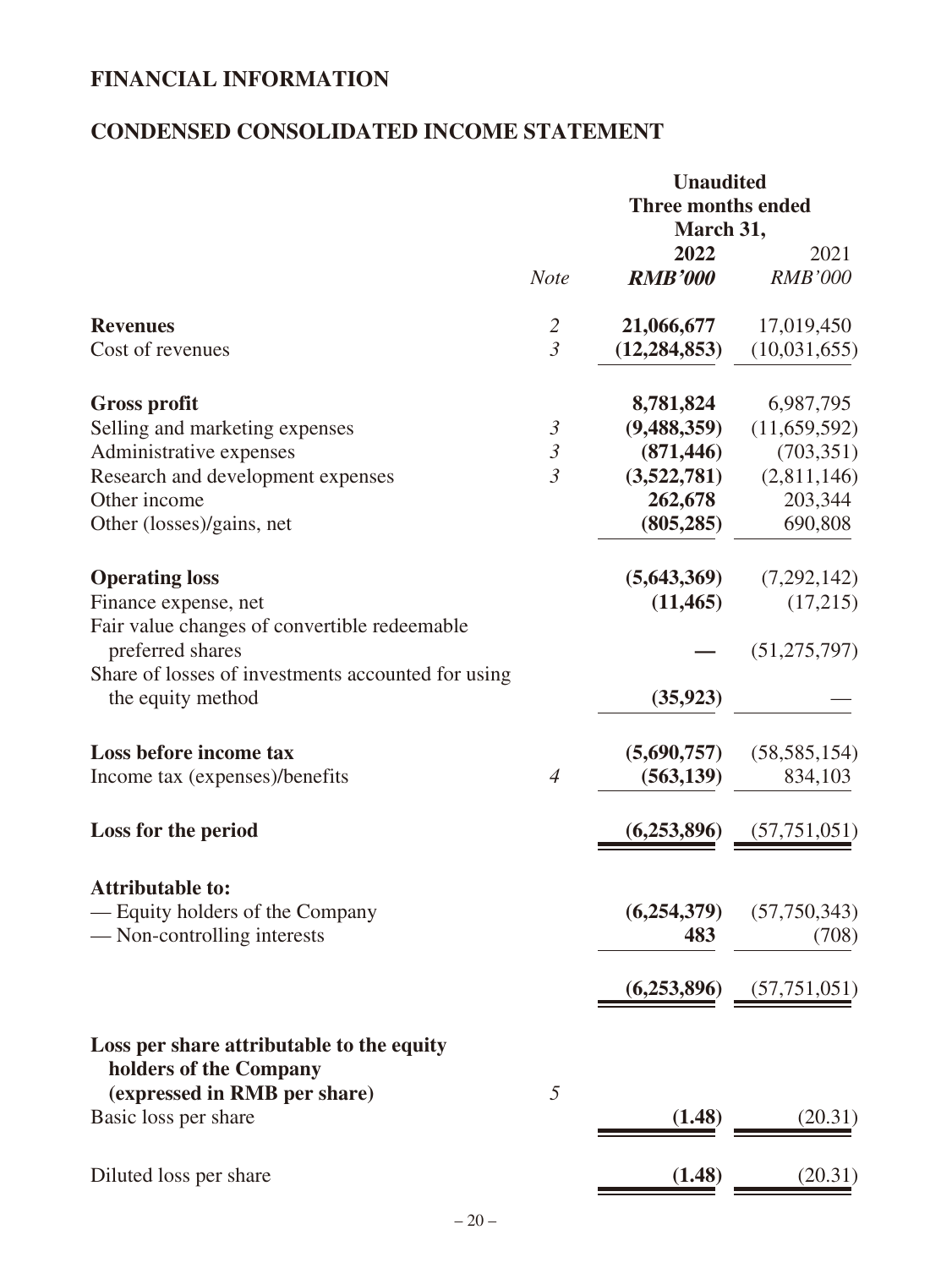# **CONDENSED CONSOLIDATED STATEMENT OF COMPREHENSIVE LOSS**

|                                                                         |             | <b>Unaudited</b><br><b>Three months ended</b><br>March 31, |                        |
|-------------------------------------------------------------------------|-------------|------------------------------------------------------------|------------------------|
|                                                                         | <b>Note</b> | 2022<br><b>RMB'000</b>                                     | 2021<br><b>RMB'000</b> |
| Loss for the period                                                     |             | (6,253,896)                                                | (57, 751, 051)         |
| Other comprehensive (loss)/income                                       |             |                                                            |                        |
| Items that will not be reclassified to profit or loss                   |             |                                                            |                        |
| Share of other comprehensive loss of associates                         |             | (10,083)                                                   |                        |
| Currency translation differences                                        |             | (301,987)                                                  | 2,420,461              |
| Items that may be subsequently reclassified to<br><i>profit or loss</i> |             |                                                            |                        |
| Currency translation differences                                        |             | 191,750                                                    | (239, 821)             |
| Other comprehensive (loss)/income for the                               |             |                                                            |                        |
| period, net of taxes                                                    |             | (120, 320)                                                 | 2,180,640              |
| Total comprehensive loss for the period                                 |             | (6,374,216)                                                | (55,570,411)           |
| <b>Attributable to:</b>                                                 |             |                                                            |                        |
| — Equity holders of the Company                                         |             | (6,374,694)                                                | (55,569,703)           |
| — Non-controlling interests                                             |             | 478                                                        | (708)                  |
|                                                                         |             | (6,374,216)                                                | (55,570,411)           |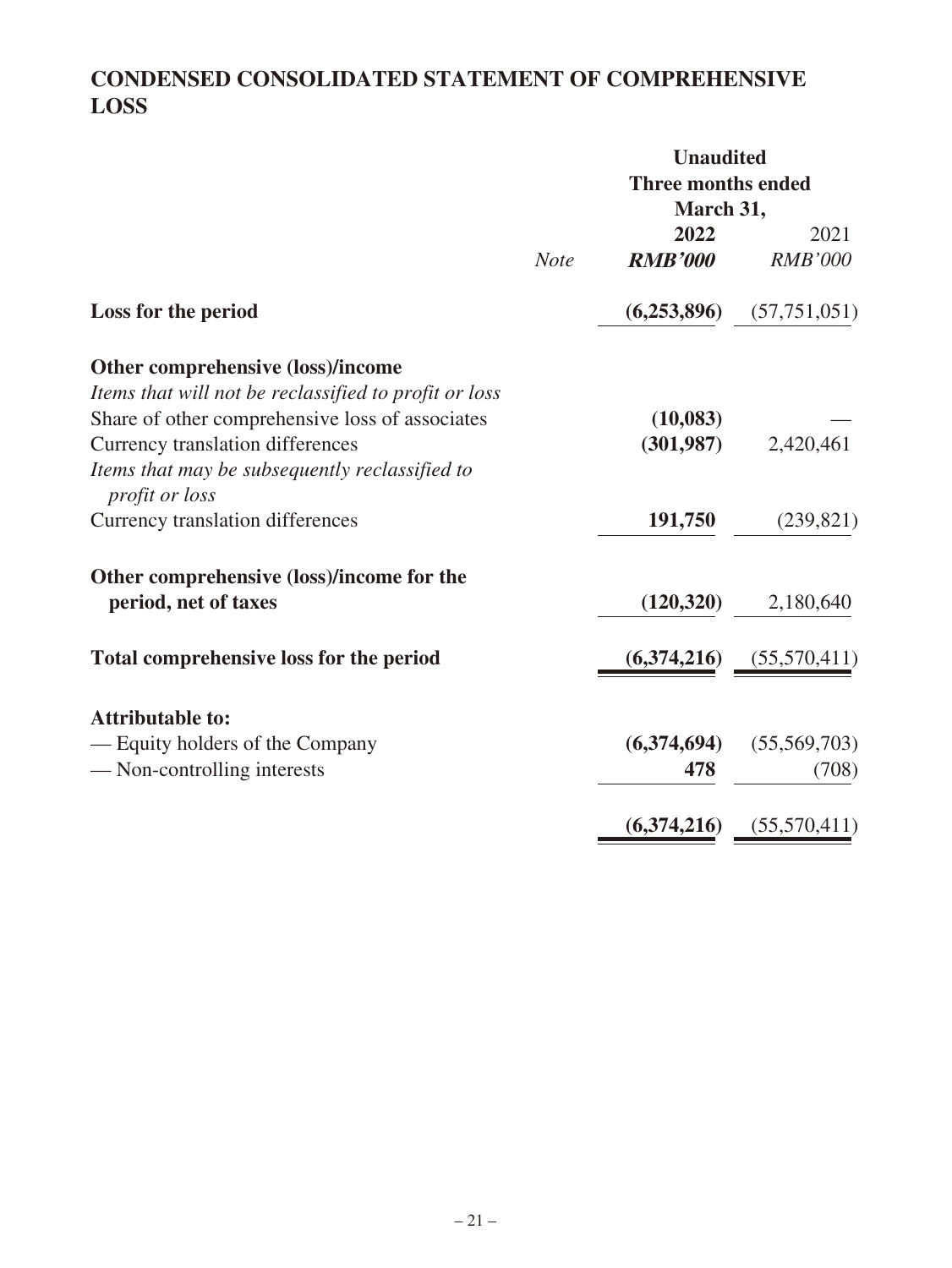# **CONDENSED CONSOLIDATED BALANCE SHEET**

|                                                               | <b>Note</b> | As of<br>March 31,<br>2022<br><b>RMB'000</b><br>(Unaudited) | As of<br>December 31,<br>2021<br><b>RMB'000</b><br>(Audited) |
|---------------------------------------------------------------|-------------|-------------------------------------------------------------|--------------------------------------------------------------|
| <b>ASSETS</b>                                                 |             |                                                             |                                                              |
| <b>Non-current assets</b>                                     |             |                                                             |                                                              |
| Property and equipment                                        |             | 11,291,168                                                  | 11,050,654                                                   |
| Right-of-use assets                                           |             | 11,199,531                                                  | 12,561,745                                                   |
| Intangible assets                                             |             | 1,155,508                                                   | 1,171,754                                                    |
| Investments accounted for using the equity                    |             |                                                             |                                                              |
| method                                                        |             | 613,761                                                     | 1,411,141                                                    |
| Financial assets at fair value through profit<br>or loss      | 6           | 4,061,177                                                   | 3,300,623                                                    |
| Other financial assets at amortized cost                      | 6           | 614,755                                                     |                                                              |
| Deferred tax assets                                           |             | 5,195,540                                                   | 5,405,224                                                    |
| Long-term time deposits                                       |             | 6,500,000                                                   | 4,000,000                                                    |
| Other non-current assets                                      |             | 644,485                                                     | 603,367                                                      |
|                                                               |             |                                                             |                                                              |
|                                                               |             | 41,275,925                                                  | 39,504,508                                                   |
| <b>Current assets</b>                                         |             |                                                             |                                                              |
| Trade receivables<br>Prepayments, other receivables and other |             | 3,952,447                                                   | 4,450,092                                                    |
| current assets                                                |             | 3,427,545                                                   | 3,278,318                                                    |
| Financial assets at fair value through profit                 |             |                                                             |                                                              |
| or loss                                                       | 6           | 12,870,465                                                  | 8,842,203                                                    |
| Other financial assets at amortized cost                      | 6           | 4,990                                                       |                                                              |
| Short-term time deposits                                      |             | 8,205,937                                                   | 3,825,420                                                    |
| Restricted cash                                               |             | 2,404                                                       | 2,415                                                        |
| Cash and cash equivalents                                     |             | 15,330,488                                                  | 32,612,419                                                   |
|                                                               |             | 43,794,276                                                  | 53,010,867                                                   |
| <b>Total assets</b>                                           |             | 85,070,201                                                  | 92,515,375                                                   |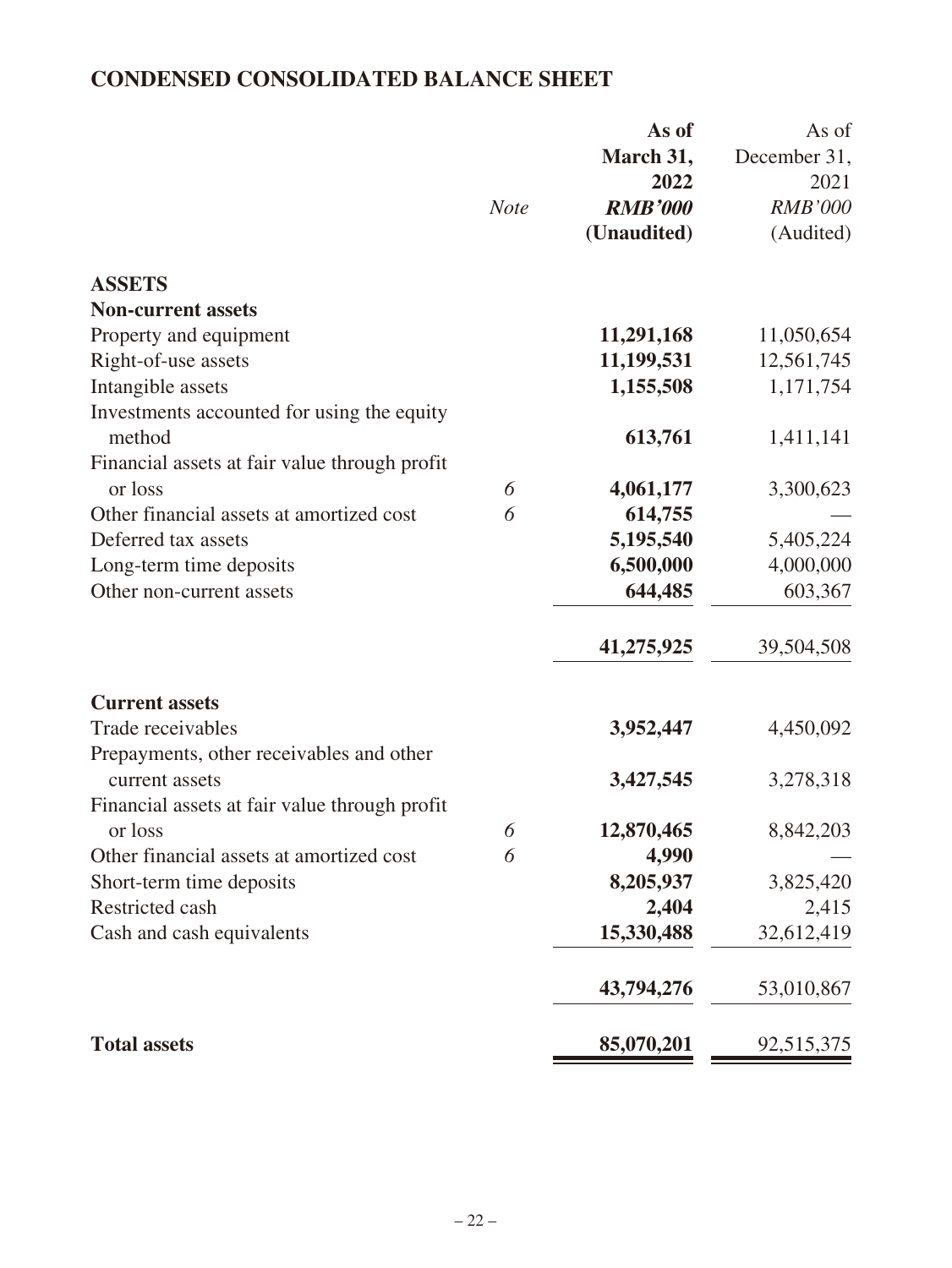# **CONDENSED CONSOLIDATED BALANCE SHEET (CONTINUED)**

|                                                                | <b>Note</b> | As of<br>March 31,<br>2022<br><b>RMB'000</b><br>(Unaudited) | As of<br>December 31,<br>2021<br><b>RMB'000</b><br>(Audited) |
|----------------------------------------------------------------|-------------|-------------------------------------------------------------|--------------------------------------------------------------|
| <b>EQUITY AND LIABILITIES</b>                                  |             |                                                             |                                                              |
| <b>Equity attributable to equity holders of</b><br>the Company |             |                                                             |                                                              |
| Share capital                                                  |             | 143                                                         | 142                                                          |
| Share premium                                                  |             | 274,422,103                                                 | 274,407,796                                                  |
| Other reserves                                                 |             | 22,473,941                                                  | 20,853,674                                                   |
| <b>Accumulated losses</b>                                      |             | (256, 426, 615)                                             | (250, 172, 236)                                              |
|                                                                |             | 40,469,572                                                  | 45,089,376                                                   |
| <b>Non-controlling interests</b>                               |             | 7,073                                                       | 6,595                                                        |
| <b>Total equity</b>                                            |             | 40,476,645                                                  | 45,095,971                                                   |
| <b>LIABILITIES</b>                                             |             |                                                             |                                                              |
| <b>Non-current liabilities</b>                                 |             |                                                             |                                                              |
| Lease liabilities                                              |             | 8,895,560                                                   | 10,079,847                                                   |
| Deferred tax liabilities                                       |             | 27,195                                                      | 28,477                                                       |
| Other non-current liabilities                                  |             | 50,261                                                      | 55,560                                                       |
|                                                                |             | 8,973,016                                                   | 10,163,884                                                   |
| <b>Current liabilities</b>                                     |             |                                                             |                                                              |
| Accounts payables                                              |             | 18,699,319                                                  | 20,021,082                                                   |
| Other payables and accruals                                    |             | 8,936,103                                                   | 9,123,367                                                    |
| Advances from customers                                        |             | 3,201,386                                                   | 3,502,642                                                    |
| Income tax liabilities                                         |             | 1,280,291                                                   | 1,079,591                                                    |
| Lease liabilities                                              |             | 3,503,441                                                   | 3,528,838                                                    |
|                                                                |             | 35,620,540                                                  | 37,255,520                                                   |
| <b>Total liabilities</b>                                       |             | 44,593,556                                                  | 47,419,404                                                   |
| <b>Total equity and liabilities</b>                            |             | 85,070,201                                                  | 92,515,375                                                   |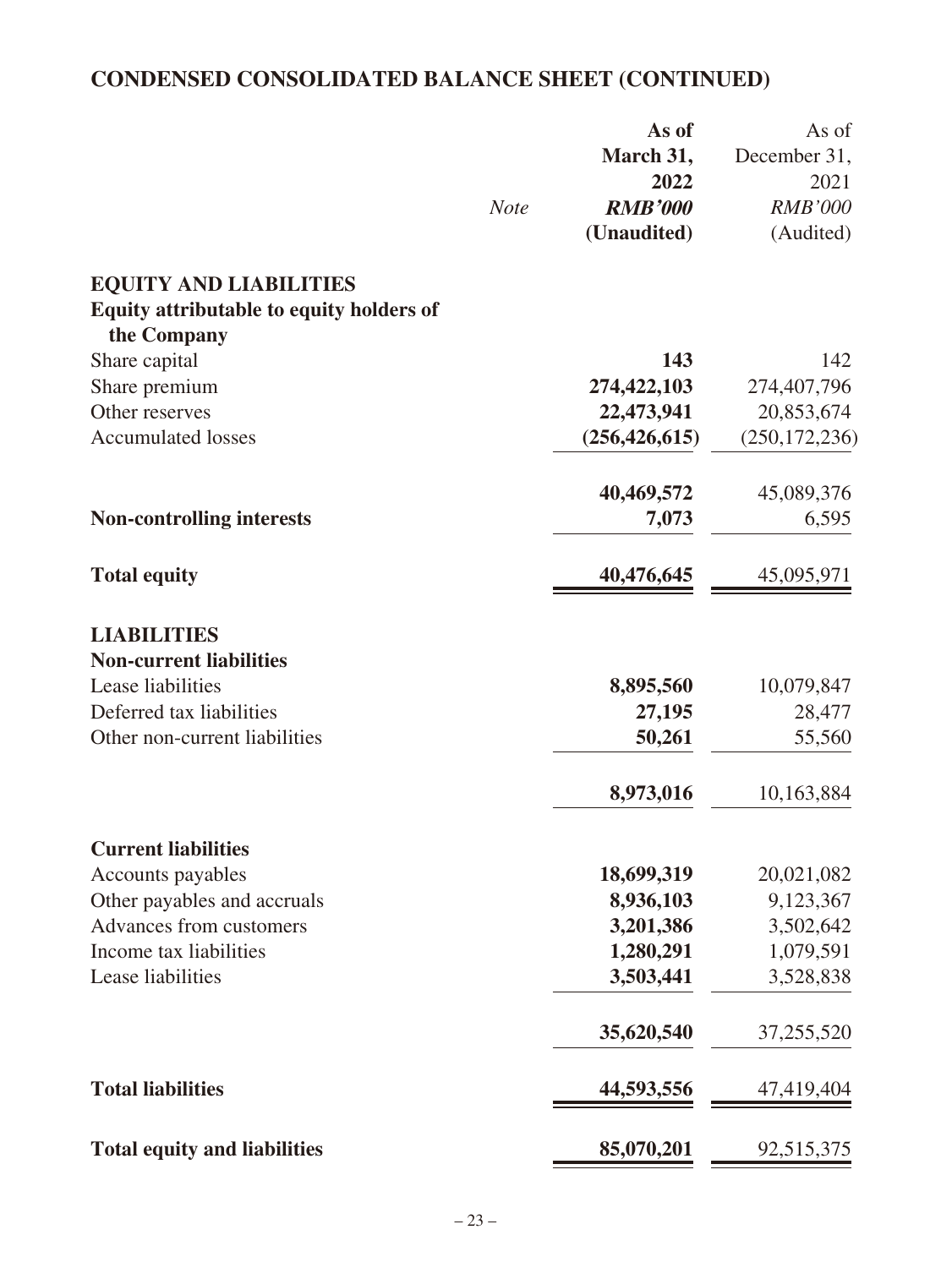## **CONDENSED CONSOLIDATED STATEMENT OF CASH FLOWS**

|                                                        | <b>Unaudited</b>             |                |
|--------------------------------------------------------|------------------------------|----------------|
|                                                        | Three months ended March 31, |                |
|                                                        | 2022                         | 2021           |
|                                                        | <b>RMB'000</b>               | <b>RMB'000</b> |
| Net cash used in operating activities                  | (3, 186, 873)                | (1,432,137)    |
| Net cash used in investing activities                  | (13, 232, 493)               | (1,019,911)    |
| Net cash (used in)/generated from financing activities | (770, 543)                   | 38,654,768     |
| Net (decrease)/increase in cash and cash               |                              |                |
| equivalents                                            | (17, 189, 909)               | 36,202,720     |
| Cash and cash equivalents at the beginning of the      |                              |                |
| period                                                 | 32,612,419                   | 20,391,545     |
| Effects of exchange rate changes on cash and cash      |                              |                |
| equivalents                                            | (92, 022)                    | 538,920        |
| Cash and cash equivalents at the end of the period     | 15,330,488                   | 57, 133, 185   |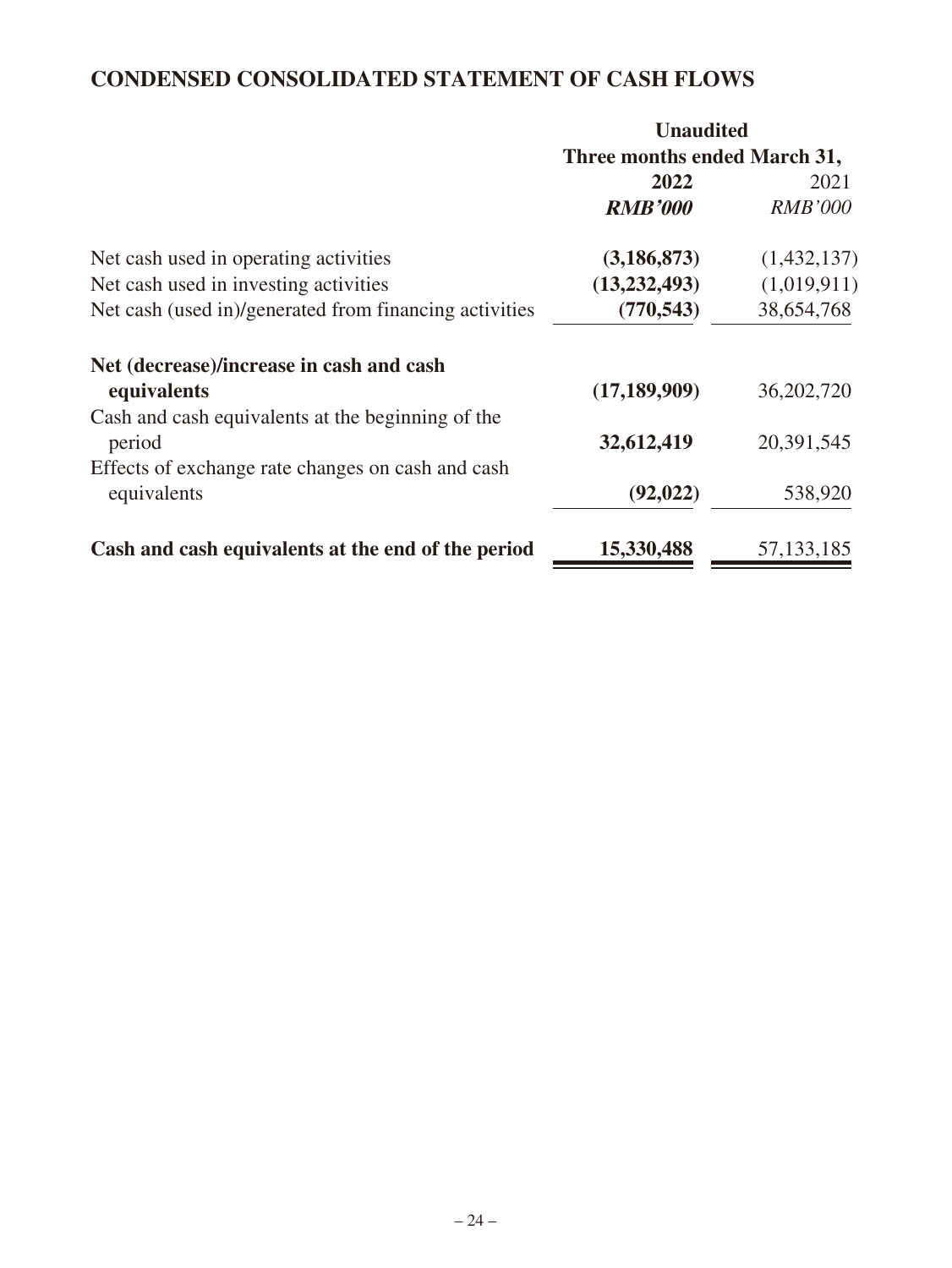## **NOTES TO THE CONDENSED CONSOLIDATED INTERIM FINANCIAL INFORMATION**

## **1 Basis of preparation**

This condensed consolidated interim financial information for the three months ended March 31, 2022 ("**Interim Financial Information**") has been prepared in accordance with International Accounting Standard ("IAS") 34 "Interim Financial Reporting", issued by the International Accounting Standards Board ("**IASB**"). The Interim Financial Information is presented in Renminbi ("**RMB**"), unless otherwise stated.

The Interim Financial Information does not include all the notes of the type normally included in annual financial statements. The Interim Financial Information should be read in conjunction with the annual audited financial statements of the Group for the year ended December 31, 2021 which have been prepared in accordance with International Financial Reporting Standards ("**IFRS**") by the Group as set out in the 2021 annual report of the Company dated March 29, 2022 (the "**2021 Financial Statements**").

The accounting policies and methods of computations used in the preparation of the Interim Financial Information are consistent with those used in the preparation of the annual financial statements for the year ended December 31, 2021, as described in the 2021 Financial Statements, except for the adoption of certain new and amended standards which has had no significant impact on the results and the financial position of the Group.

In preparing the Interim Financial Information, the critical accounting estimates and judgments made by management in applying the Group's accounting policies and the key sources of estimation uncertainty were the same as those applied to the 2021 Financial Statements, except for the amended accounting estimate of useful lives of property and equipment. Management reviewed and extended the useful lives of servers and equipment with effect from January 1, 2022.

The Interim Financial Information has not been audited but has been reviewed by the external auditor of the Company.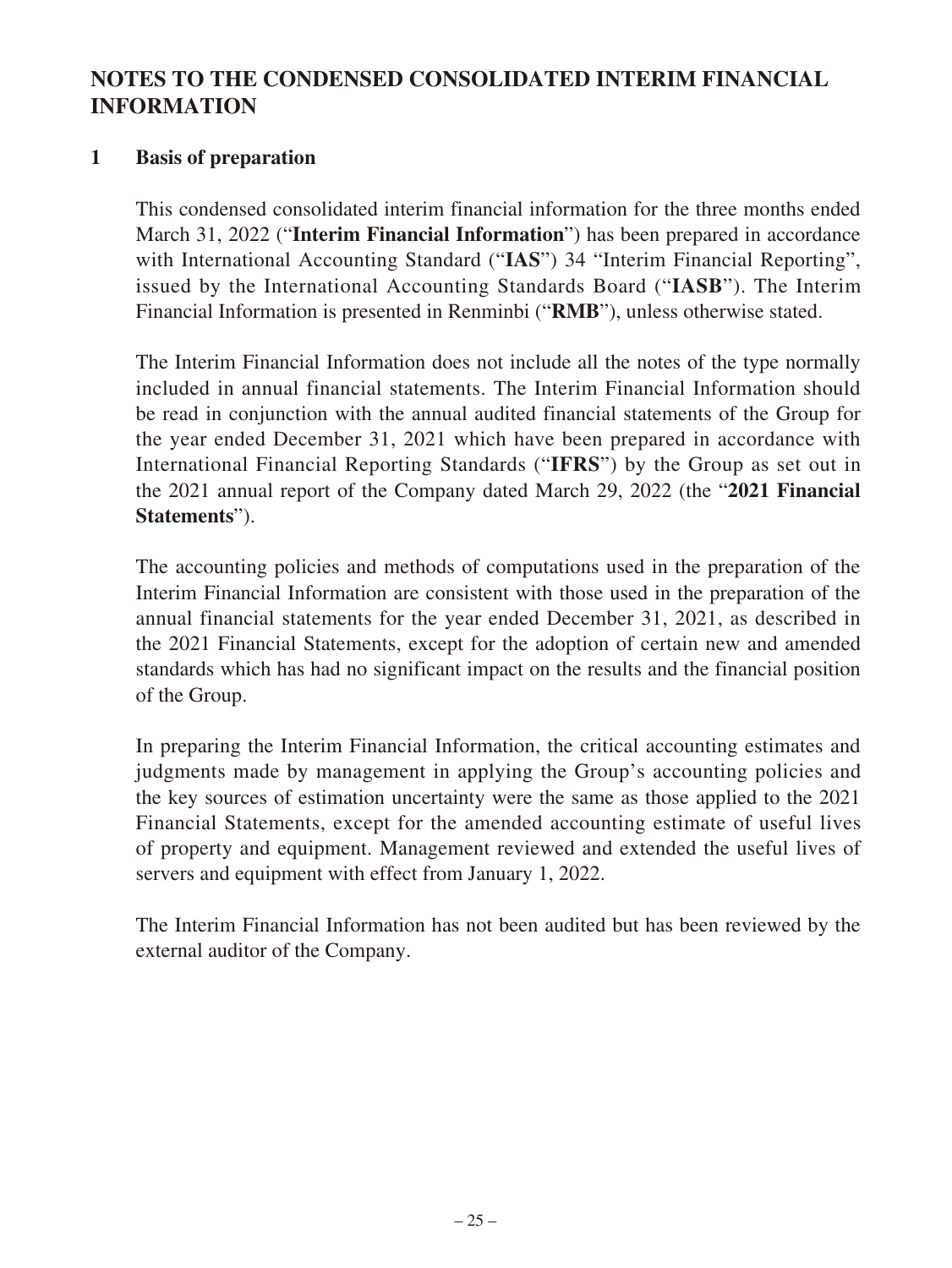## **2 Revenues**

The breakdown of revenues during the three months ended March 31, 2022 and 2021 is as follows:

|                           | Three months ended<br>March 31, |                |
|---------------------------|---------------------------------|----------------|
|                           |                                 |                |
|                           | 2022                            | 2021           |
|                           | <b>RMB'000</b>                  | <b>RMB'000</b> |
|                           | (Unaudited)                     | (Unaudited)    |
| Online marketing services | 11,351,470                      | 8,557,676      |
| Live streaming            | 7,841,970                       | 7,250,399      |
| Other services            | 1,873,237                       | 1,211,375      |
|                           | 21,066,677                      | 17,019,450     |

The breakdown of revenues for timing of revenue recognition is as follows:

|                                       | Three months ended |                |
|---------------------------------------|--------------------|----------------|
|                                       | March 31,          |                |
|                                       | 2022               | 2021           |
|                                       | <b>RMB'000</b>     | <b>RMB'000</b> |
|                                       | (Unaudited)        | (Unaudited)    |
| Revenue recognized at a point in time | 20,624,619         | 14,856,353     |
| Revenue recognized over time          | 442,058            | 2,163,097      |
|                                       | 21,066,677         | 17,019,450     |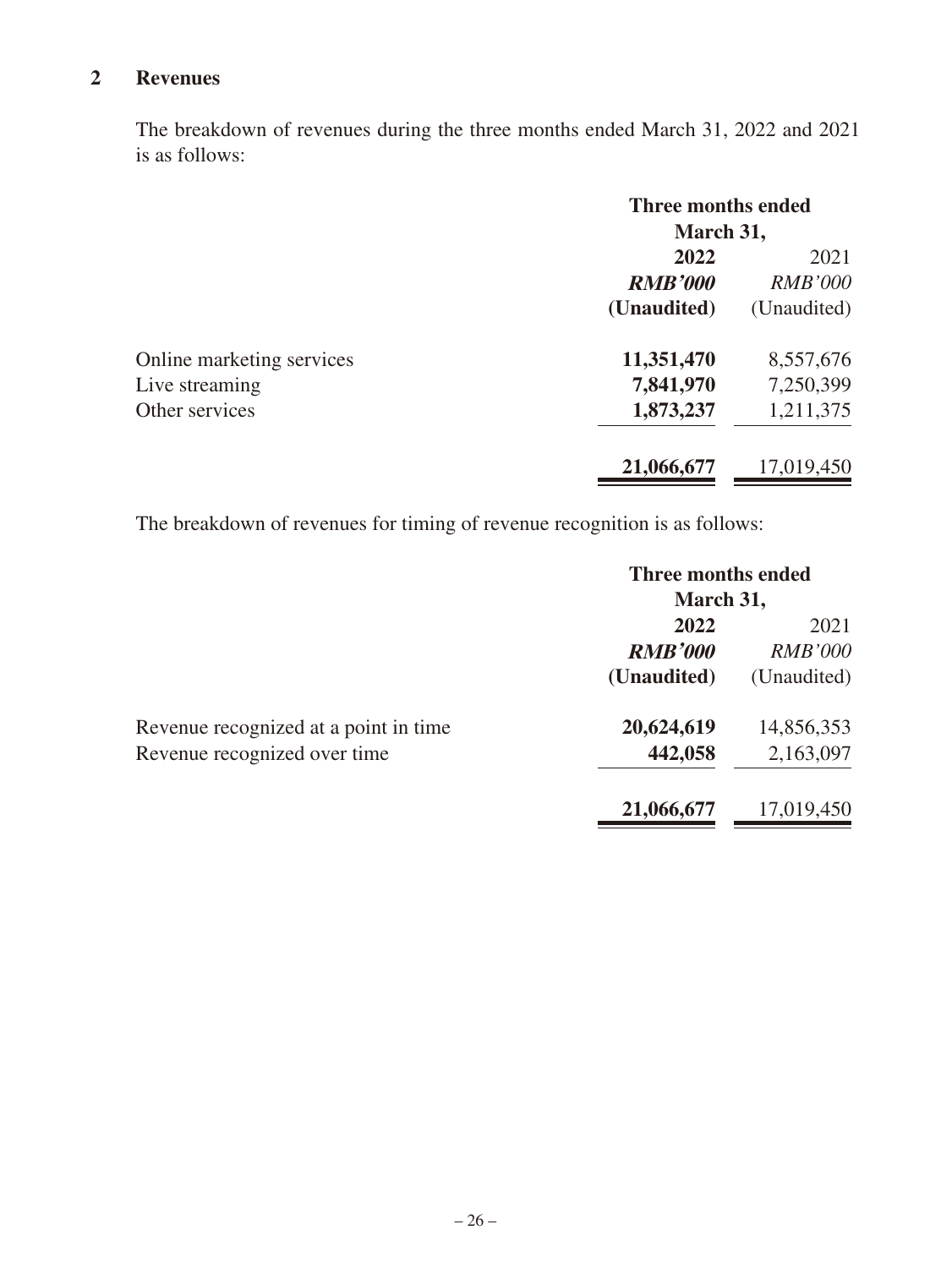## **3 Expenses by nature**

|                                             | Three months ended |                |
|---------------------------------------------|--------------------|----------------|
|                                             | March 31,          |                |
|                                             | 2022               | 2021           |
|                                             | <b>RMB'000</b>     | <b>RMB'000</b> |
|                                             | (Unaudited)        | (Unaudited)    |
| Revenue sharing costs and related taxes     | 7,049,261          | 5,125,171      |
| Employee benefit expenses                   | 5,135,677          | 4,213,956      |
| Promotion and advertising expenses          | 8,790,057          | 11,157,698     |
| Bandwidth expenses and server custody costs | 1,605,247          | 1,933,174      |
| Depreciation of property and equipment      | 732,912            | 916,074        |
| Depreciation of right-of-use assets         | 828,088            | 580,536        |
| Amortization of intangible assets           | 34,953             | 41,695         |
| Outsourcing and other labor costs           | 364,612            | 274,595        |
| Payment processing costs                    | 407,720            | 304,582        |
| Professional fees                           | 57,913             | 53,174         |
| Tax surcharges                              | 238,751            | 80,635         |
| Credit loss allowances on financial assets  | (7, 941)           | 3,026          |
| Others (Note a)                             | 930,189            | 521,428        |
|                                             | 26, 167, 439       | 25, 205, 744   |

*Note a:* Others mainly comprise content-related costs, office facilities fees, travelling and communication fees.

#### **4 Income tax**

The income tax (expenses)/benefits of the Group during the three months ended March 31, 2022 and 2021 are analysed as follows:

|                                | Three months ended<br>March 31, |                |
|--------------------------------|---------------------------------|----------------|
|                                |                                 |                |
|                                | 2022                            | 2021           |
|                                | <b>RMB'000</b>                  | <b>RMB'000</b> |
|                                | (Unaudited)                     | (Unaudited)    |
| Current income tax             | (354, 737)                      | (352,668)      |
| Deferred income tax            | (208, 402)                      | 1,186,771      |
| Income tax (expenses)/benefits | (563, 139)                      | 834,103        |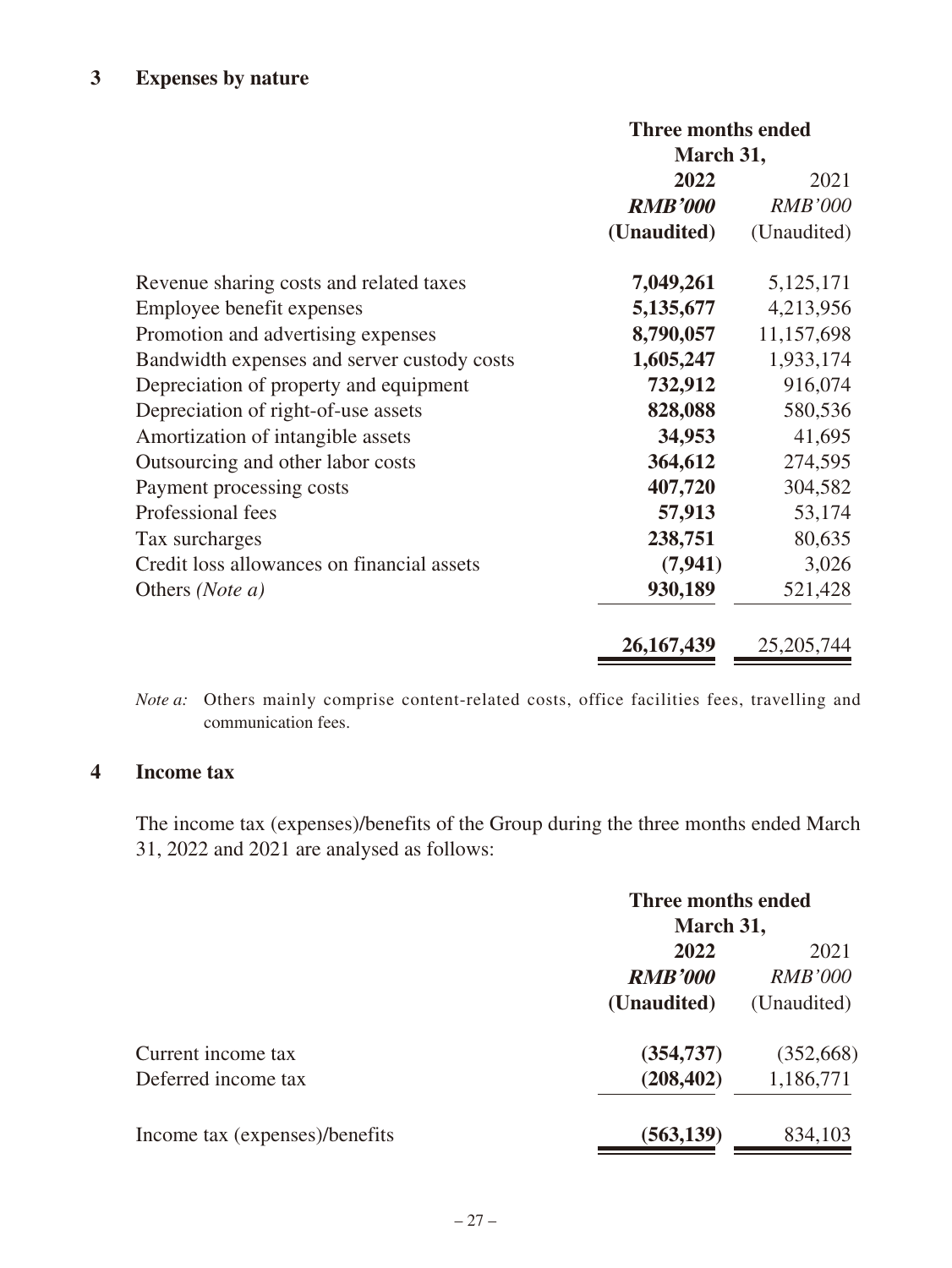#### **5 Loss per share**

#### *(a) Basic loss per share*

Basic loss per share is calculated by dividing the loss attributable to the Company's equity holders by the weighted average number of ordinary shares in issue during the period.

|                                                | Three months ended<br>March 31, |                |
|------------------------------------------------|---------------------------------|----------------|
|                                                |                                 |                |
|                                                | 2022                            | 2021           |
|                                                | <b>RMB'000</b>                  | <i>RMB'000</i> |
|                                                | (Unaudited)                     | (Unaudited)    |
| Net loss attributable to equity holders of the |                                 |                |
| Company                                        | (6,254,379)                     | (57,750,343)   |
| Weighted average number of ordinary shares in  |                                 |                |
| issue <i>(thousand shares)</i>                 | 4,224,767                       | 2,842,982      |
| Basic loss per share                           |                                 |                |
| <i>(expressed in RMB per share)</i>            | (1.48)                          | (20.31)        |
|                                                |                                 |                |

### *(b) Diluted loss per share*

Diluted loss per share is calculated by adjusting the weighted average number of ordinary shares outstanding to assume conversion of all dilutive potential ordinary shares.

During the three months ended March 31, 2022, the Company had two categories of potential ordinary shares: share options and restricted share units ("**RSUs**") (during the three months ended March 31, 2021, the Company had three categories of potential ordinary shares: convertible redeemable preferred shares, share options and RSUs). As the Company incurred losses for the three months ended March 31, 2022 and 2021, these potential ordinary shares were not included in the calculation of diluted loss per share as their inclusion would be anti-dilution. Accordingly, the amounts of diluted loss per share for the three months ended March 31, 2022 and 2021 were the same as basic loss per share for the respective periods.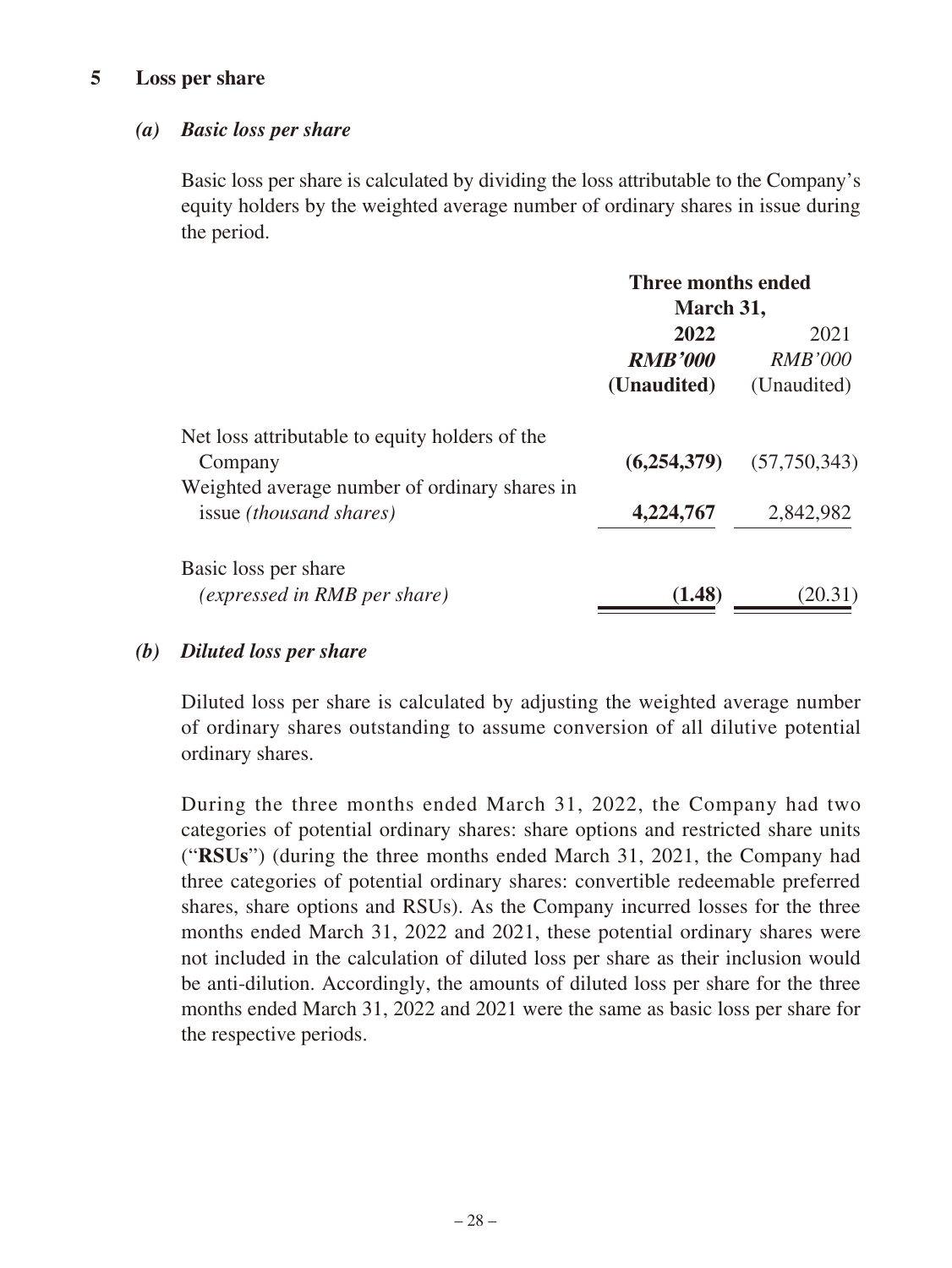## **6 Investments**

|                                                       | As of          | As of          |
|-------------------------------------------------------|----------------|----------------|
|                                                       | March 31,      | December 31,   |
|                                                       | 2022           | 2021           |
|                                                       | <b>RMB'000</b> | <b>RMB'000</b> |
|                                                       | (Unaudited)    | (Audited)      |
| <b>Non-current assets</b>                             |                |                |
| Financial assets at fair value through profit or loss |                |                |
| — Investments in unlisted entities                    | 2,950,237      | 2,844,187      |
| — Investments in a listed entity                      | 86,733         | 146,165        |
| — Wealth management products and others               | 1,024,207      | 310,271        |
|                                                       | 4,061,177      | 3,300,623      |
| Other financial assets at amortized cost              | 614,755        |                |
|                                                       | 4,675,932      | 3,300,623      |
| <b>Current assets</b>                                 |                |                |
| Financial assets at fair value through profit or loss |                |                |
| — Investments in a listed entity                      | 30,793         | 30,738         |
| — Wealth management products and others               | 12,839,672     | 8,811,465      |
|                                                       | 12,870,465     | 8,842,203      |
| Other financial assets at amortized cost              | 4,990          |                |
|                                                       | 12,875,455     | 8,842,203      |
| <b>Total</b>                                          | 17,551,387     | 12,142,826     |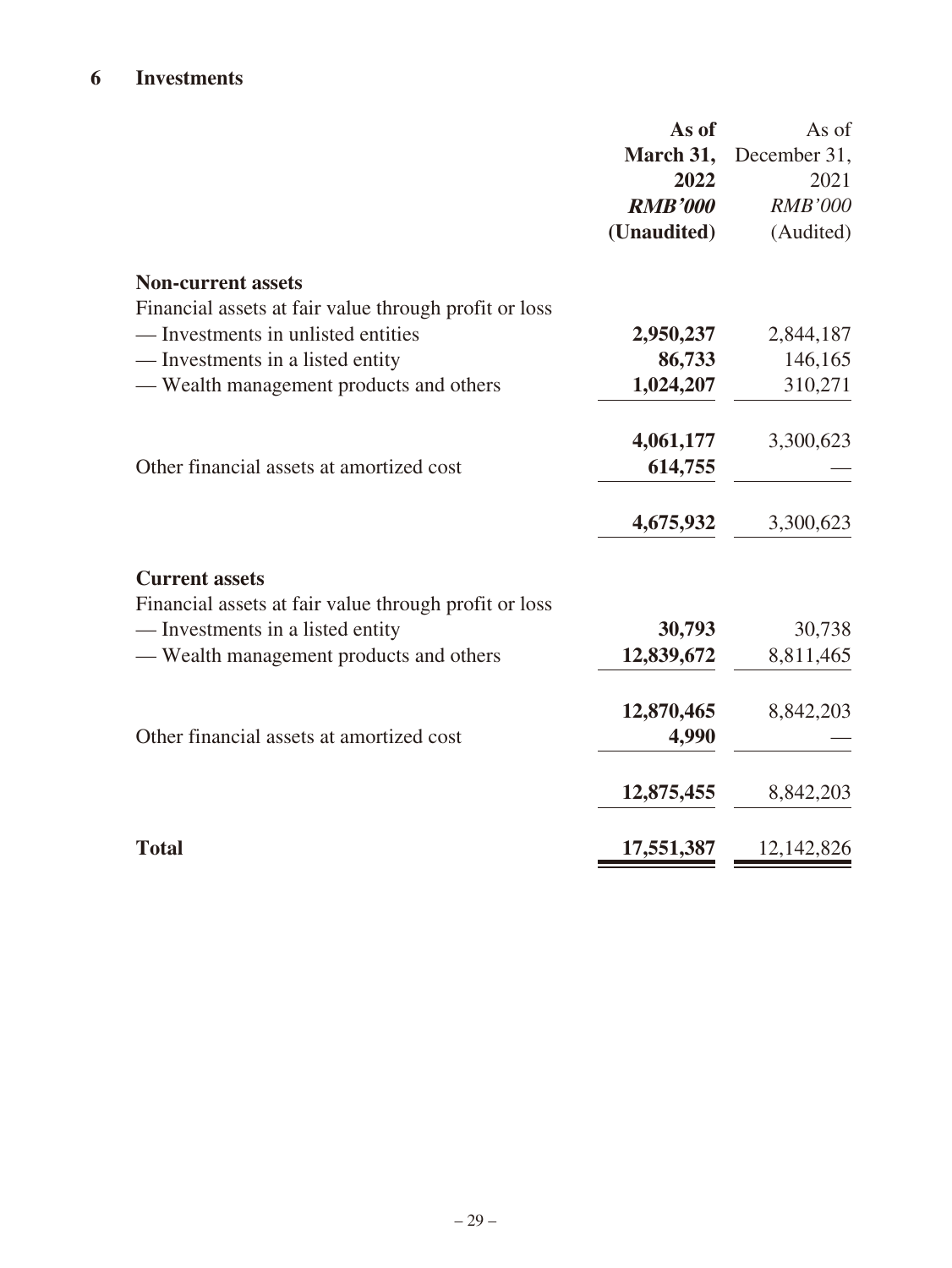Movements in financial assets at fair value through profit or loss are as below:

|                                                 | Three months ended |                |
|-------------------------------------------------|--------------------|----------------|
|                                                 | March 31,          |                |
|                                                 | 2022               | 2021           |
|                                                 | <b>RMB'000</b>     | <b>RMB'000</b> |
|                                                 | (Unaudited)        | (Unaudited)    |
| At the beginning of the period                  | 12,142,826         | 7,533,763      |
| <b>Additions</b>                                | 21,391,411         | 3,075,866      |
| <b>Disposals</b>                                | (16,599,189)       | (3,625,014)    |
| Transfer to investments accounted for using the |                    |                |
| equity method                                   |                    | (2,470,647)    |
| Change in fair value through profit or loss     | 31,689             | 747,591        |
| Deemed disposal due to business combination     |                    | (6,959)        |
| Currency translation differences                | (35,095)           | 4,006          |
| At the end of the period                        | 16,931,642         | 5,258,606      |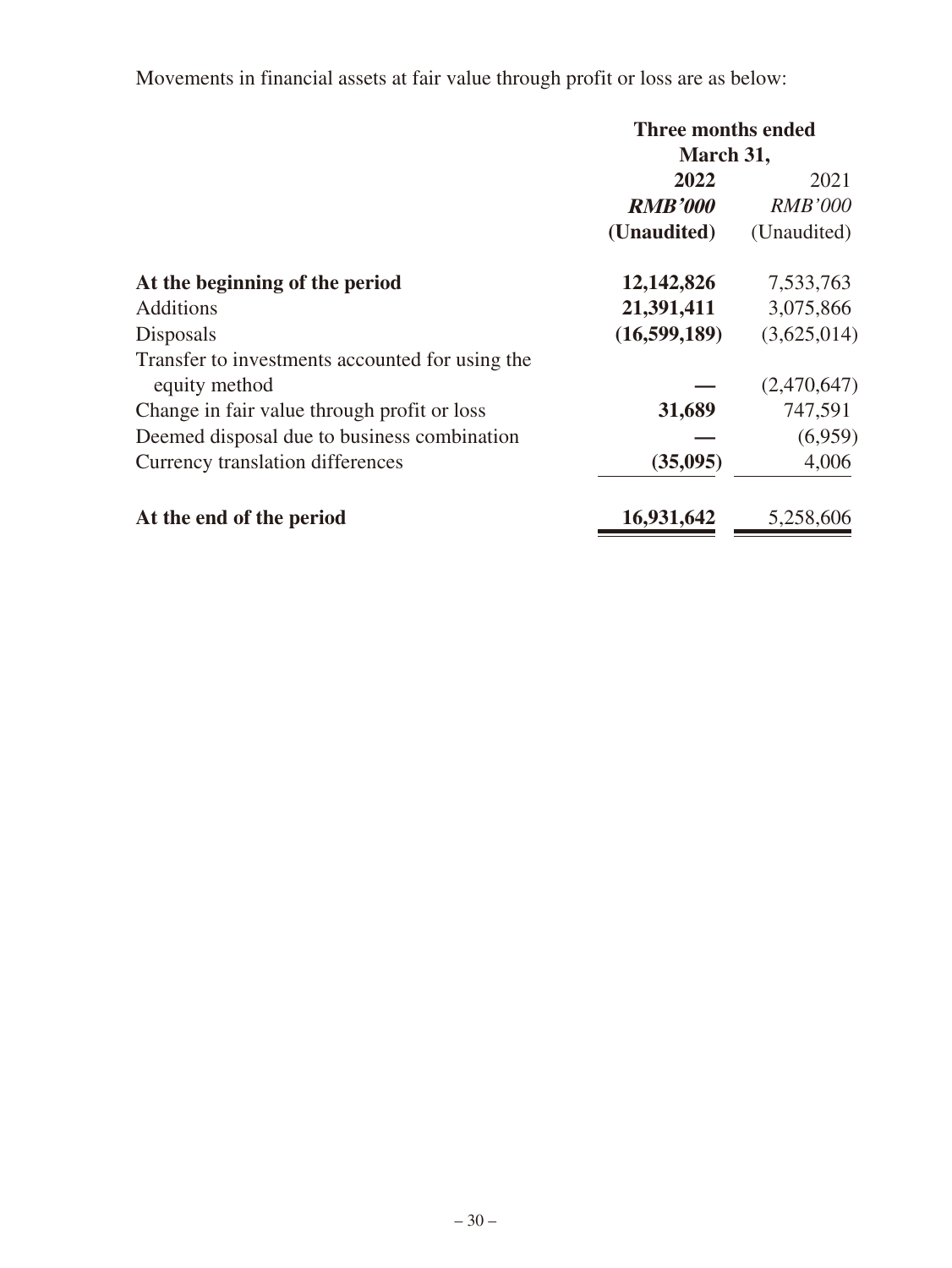## **OTHER INFORMATION**

### **Purchase, Sale or Redemption of the Company's Listed Securities**

Neither the Company nor any of its subsidiaries or Consolidated Affiliated Entities has purchased, sold or redeemed any of the Company's listed securities during the three months ended March 31, 2022.

#### **Compliance with the Corporate Governance Code**

The Company is committed to maintaining and promoting high standard of corporate governance which is crucial to the Group's development and safeguard the interests of the Shareholders. The Company has adopted the principles and code provisions of the Corporate Governance Code as the basis of the Company's corporate governance practices. The Company complied with all applicable code provisions as set out in the Corporate Governance Code during the three months ended March 31, 2022.

#### **Audit Committee**

The Audit Committee, after the discussion with the Auditor, has reviewed the Company's unaudited interim financial statements for the three months ended March 31, 2022. The Audit Committee has reviewed the accounting principles and practices adopted by the Company and discussed matters in respect of risk management and internal control of the Company. There is no disagreement between the Board and the Audit Committee regarding the accounting treatment adopted by the Company.

The Company's unaudited interim financial statements for the three months ended March 31, 2022 have been prepared in accordance with IFRS.

### **Significant Events after March 31, 2022**

Save as disclosed in this announcement, there were no other significant events affecting the Group which occurred after March 31, 2022 and up to the date of this announcement.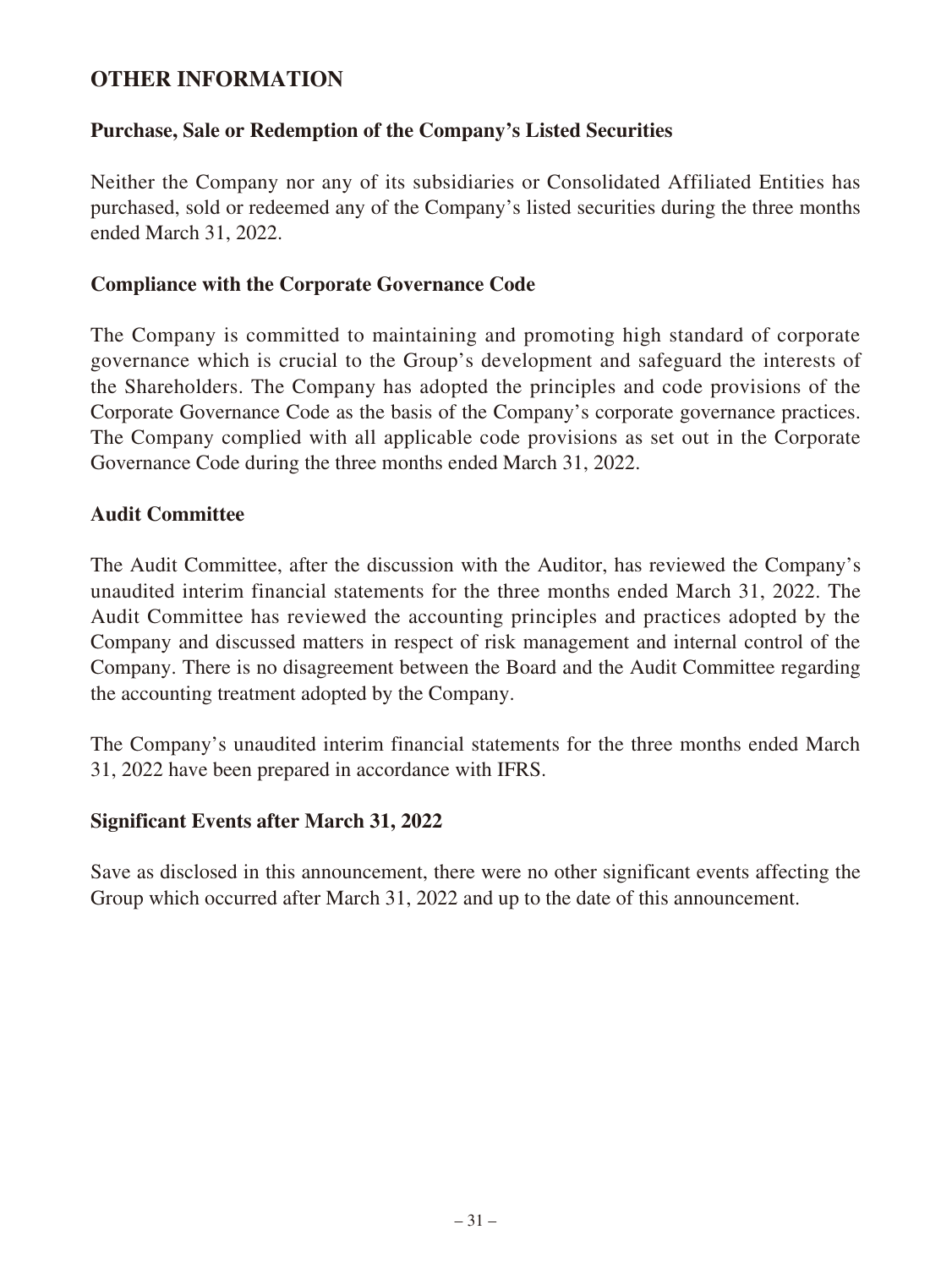## **APPRECIATION**

On behalf of the Board, I would like to express our heartfelt gratitude to our conscientious and professional staff and management team for their hard work. I would also like to extend our thanks and appreciation to our Shareholders and stakeholders who continue to provide us with great support and confidence.

> By order of the Board **Kuaishou Technology Mr. Su Hua** *Chairman*

Hong Kong, May 24, 2022

*As at the date of this announcement, the Board of Directors comprises Mr. Su Hua and Mr. Cheng Yixiao as executive Directors; Mr. Li Zhaohui, Mr. Zhang Fei, Dr. Shen Dou and Mr. Lin Frank as non-executive Directors; Mr. Wang Huiwen, Mr. Huang Sidney Xuande and Mr. Ma Yin as independent non-executive Directors.*

*Certain statements included in this announcement, other than statements of historical fact, are forwardlooking statements. Forward-looking statements generally can be identified by the use of forward-looking terminology such as "may", "might", "can", "could", "will", "would", "anticipate", "believe", "continue", "estimate", "expect", "forecast", "intend", "plan", "seek", or "timetable". These forwardlooking statements, which are subject to risks, uncertainties, and assumptions, may include our business outlook, estimates of financial performance, forecast business plans, growth strategies and projections of anticipated trends in our industry. These forward-looking statements are based on information currently available to our Group and are stated herein on the basis of the outlook at the time of this announcement. They are based on certain expectations, assumptions and premises, many of which are subjective or beyond our control. These forward-looking statements may prove to be incorrect and may not be realized in future. Underlying these forward-looking statements are a large number of risks and uncertainties. In light of the risks and uncertainties, the inclusion of forward-looking statements in this announcement should not be regarded as representations by the Board or the Company that the plans and objectives will be achieved, and investors should not place undue reliance on such statements. Except as required by law, we are not obligated, and we undertake no obligation, to release publicly any revisions to these forward-looking statements that might reflect events or circumstance occurring after the date of this announcement or those that might reflect the occurrence of unanticipated events.*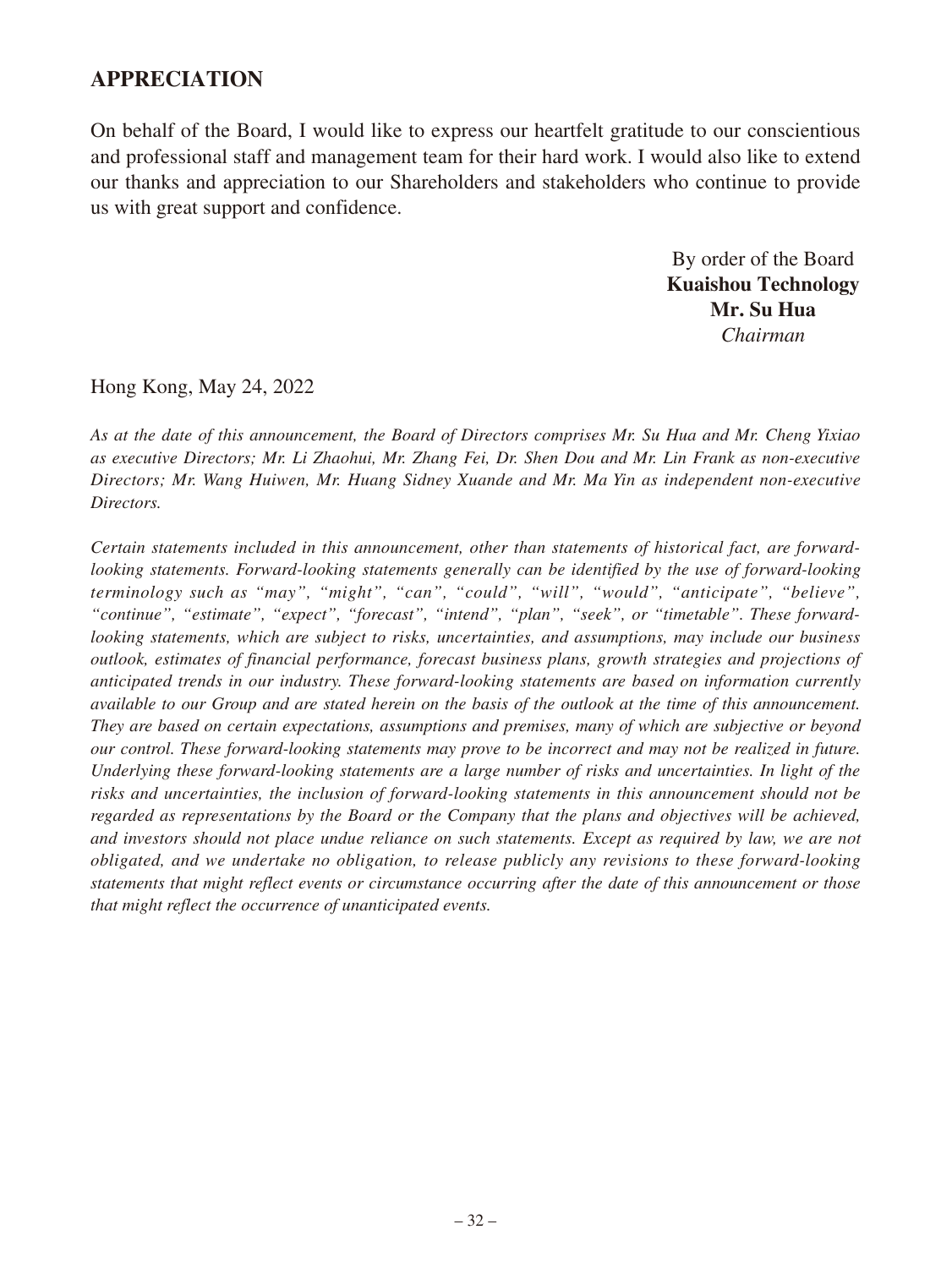# **DEFINITIONS**

In this announcement, the following expressions have the meanings set out below unless the context requires otherwise:

| "AP"                                                                      | artificial intelligence                                                                                                                                                                                                                                                                                                                                                                                                         |
|---------------------------------------------------------------------------|---------------------------------------------------------------------------------------------------------------------------------------------------------------------------------------------------------------------------------------------------------------------------------------------------------------------------------------------------------------------------------------------------------------------------------|
| "ARPPU"                                                                   | average revenue per paying user, calculated as revenue in a<br>given period divided by the number of paying users during<br>that period                                                                                                                                                                                                                                                                                         |
| "Articles" or "Articles of<br>Association"                                | the articles of association of the Company adopted on<br>January 18, 2021 with effect from the Listing Date, as<br>amended from time to time                                                                                                                                                                                                                                                                                    |
| "Audit Committee"                                                         | the audit committee of the Board                                                                                                                                                                                                                                                                                                                                                                                                |
| "Auditor"                                                                 | PricewaterhouseCoopers, the external auditor of the<br>Company                                                                                                                                                                                                                                                                                                                                                                  |
| "Board" or "Board of<br>Directors"                                        | the board of directors of the Company                                                                                                                                                                                                                                                                                                                                                                                           |
| "Class A Shares"                                                          | class A ordinary shares of the share capital of the Company<br>with a par value of US\$0.0000053 each, conferring<br>weighted voting rights in the Company such that a holder<br>of a Class A Share is entitled to 10 votes per share on any<br>resolution tabled at the Company's general meeting, save<br>for resolutions with respect to any Reserved Matters, in<br>which case they shall be entitled to one vote per share |
| "Class B Shares"                                                          | class B ordinary shares of the share capital of the Company<br>with a par value of US\$0.0000053 each, conferring a holder<br>of a Class B Share one vote per share on any resolution<br>tabled at the Company's general meeting                                                                                                                                                                                                |
| "Companies Ordinance"                                                     | the Companies Ordinance (Chapter 622 of the Laws of<br>Hong Kong), as amended or supplemented from time to<br>time                                                                                                                                                                                                                                                                                                              |
| "Company", "our<br>Company", "the<br>Company", "Kuaishou"<br>"we" or "us" | Kuaishou Technology (快手科技), an exempted company<br>incorporated in the Cayman Islands with limited liability on<br>February 11, 2014                                                                                                                                                                                                                                                                                            |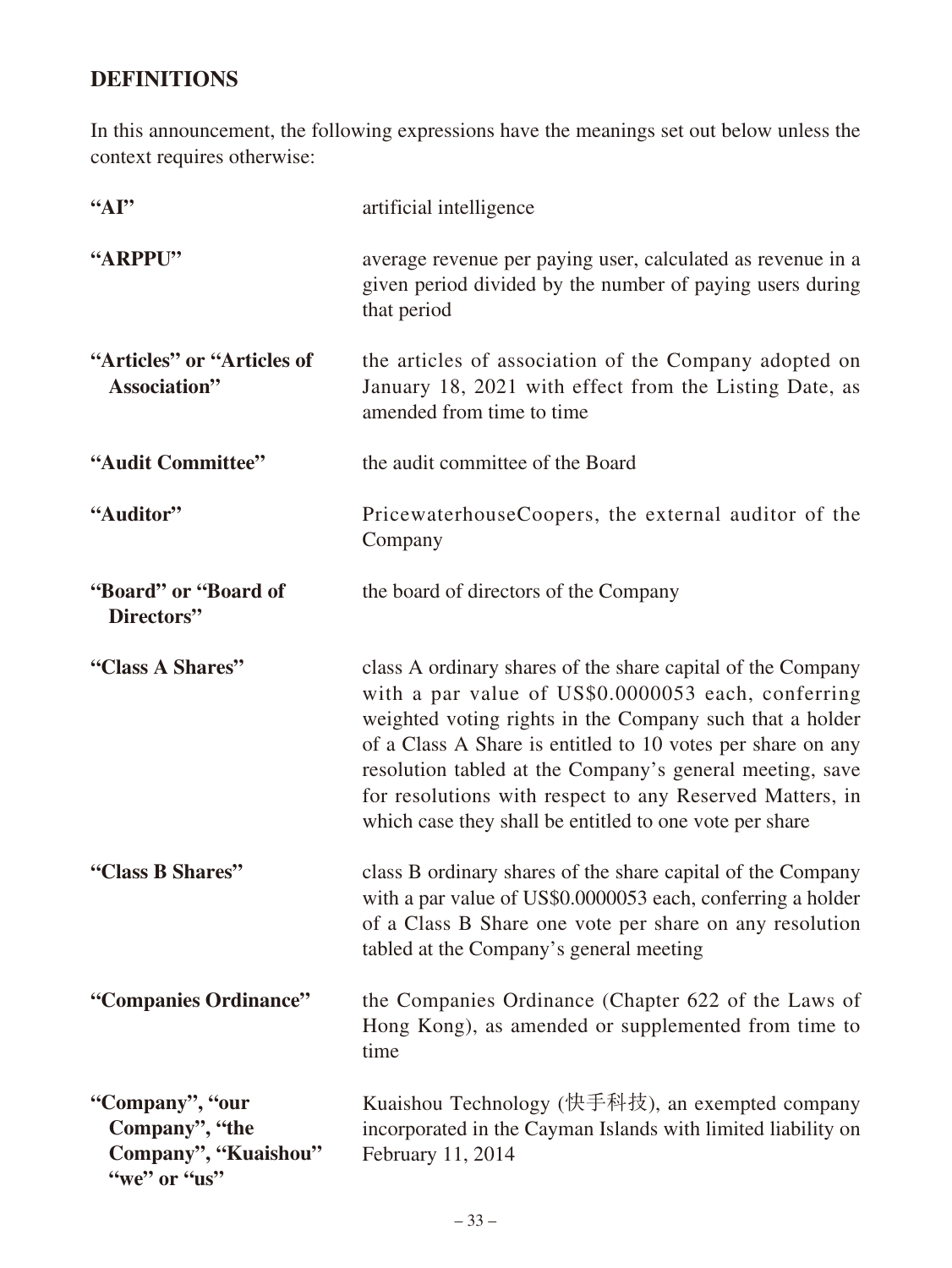| "Consolidated Affiliated<br>Entities"  | the entities that the Company controls through a set of<br>contractual arrangements                                                                                                                                                                                                                                                                                                                                          |
|----------------------------------------|------------------------------------------------------------------------------------------------------------------------------------------------------------------------------------------------------------------------------------------------------------------------------------------------------------------------------------------------------------------------------------------------------------------------------|
| "Corporate Governance<br>Code"         | the Corporate Governance Code as set out in Appendix 14<br>to the Listing Rules                                                                                                                                                                                                                                                                                                                                              |
| "DAUs"                                 | refers to daily active users, which are calculated as the<br>number of unique user accounts, excluding spam accounts,<br>that access an app at least once during the day                                                                                                                                                                                                                                                     |
| "Director(s)"                          | the director(s) of the Company                                                                                                                                                                                                                                                                                                                                                                                               |
| "GMV"                                  | gross merchandise value, the total value of all orders for<br>products and services placed on, or directed to the Group's<br>partners through, the Group's platform, regardless of<br>whether the order is settled or returned, excluding single<br>transactions of RMB100,000 or greater and any series of<br>transactions from a single buyer totaling RMB1,000,000 or<br>greater in a single day, unless they are settled |
| "Group", "our Group" or<br>"the Group" | the Company, its subsidiaries and its Consolidated<br>Affiliated Entities, or where the context so requires, in<br>respect of the period before the Company became the<br>holding company of its present subsidiaries, the subsidiaries<br>as if they were the subsidiaries of the Company at the time                                                                                                                       |
| "HK\$"                                 | Hong Kong dollars, the lawful currency of Hong Kong                                                                                                                                                                                                                                                                                                                                                                          |
| "Hong Kong"                            | Hong Kong Special Administrative Region of the PRC                                                                                                                                                                                                                                                                                                                                                                           |
| "IFRS"                                 | International Financial Reporting Standards, amendments<br>and interpretations issued by the International Accounting<br><b>Standards Board</b>                                                                                                                                                                                                                                                                              |
| "Kuaishou App"                         | collectively, Kuaishou Flagship, Kuaishou Express and<br>Kuaishou Concept mobile apps                                                                                                                                                                                                                                                                                                                                        |
| "Kuaishou Concept"                     | an app that we launched in November 2018 to explore<br>different user needs and preferences                                                                                                                                                                                                                                                                                                                                  |
| "Kuaishou Express"                     | a variant of Kuaishou Flagship that was officially launched<br>in August 2019                                                                                                                                                                                                                                                                                                                                                |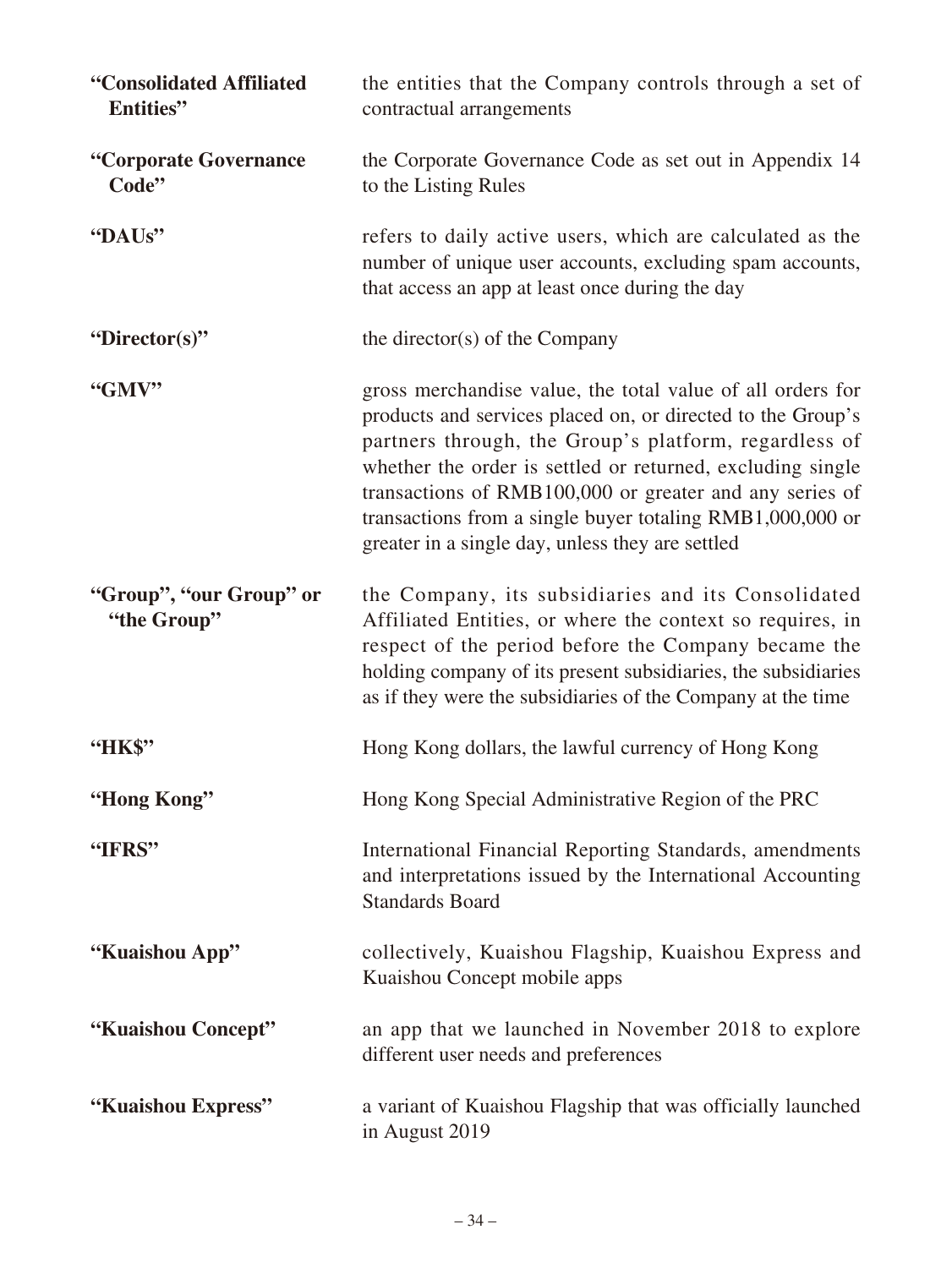| "Kuaishou Flagship"    | a mobile app that was derived from our original mobile<br>app, GIF Kuaishou (launched in 2011)                                                                                                    |
|------------------------|---------------------------------------------------------------------------------------------------------------------------------------------------------------------------------------------------|
| "Listing Date"         | February 5, 2021, on which the Class B Shares were listed<br>and dealings in the Class B Shares were first permitted to<br>take place on the Main Board of the Stock Exchange                     |
| "Listing Rules"        | the Rules Governing the Listing of Securities on The<br>Stock Exchange of Hong Kong Limited (as amended,<br>supplemented or otherwise modified from time to time)                                 |
| "Main Board"           | the stock market (excluding the option market) operated<br>by the Stock Exchange which is independent from and<br>operated in parallel with the Growth Enterprise Market of<br>the Stock Exchange |
| "MAUs"                 | refers to monthly active users, which are calculated as the<br>number of unique user accounts, excluding spam accounts,<br>that access an app at least once during the calendar month             |
| "Memorandum"           | the memorandum of association of the Company (as<br>amended from time to time), adopted on January 18, 2021,<br>which has become effective since the Listing Date                                 |
| "Model Code"           | Model Code for Securities Transactions by Directors of<br>Listed Issuers as set out in Appendix 10 to the Listing Rules                                                                           |
| "MPUs"                 | monthly paying users, which refers to the number of user<br>accounts that purchase a particular service at least once in a<br>given month                                                         |
| "paying user"          | a user account that purchases a particular service at least<br>once during a given period                                                                                                         |
| "PRC" or "China"       | the People's Republic of China, which, for the purpose<br>of this announcement only, excludes Hong Kong, Macau<br>Special Administrative Region of the PRC and Taiwan                             |
| "repeat purchase rate" | the percentage of purchasing users in a given month that<br>also make a purchase in the following month                                                                                           |